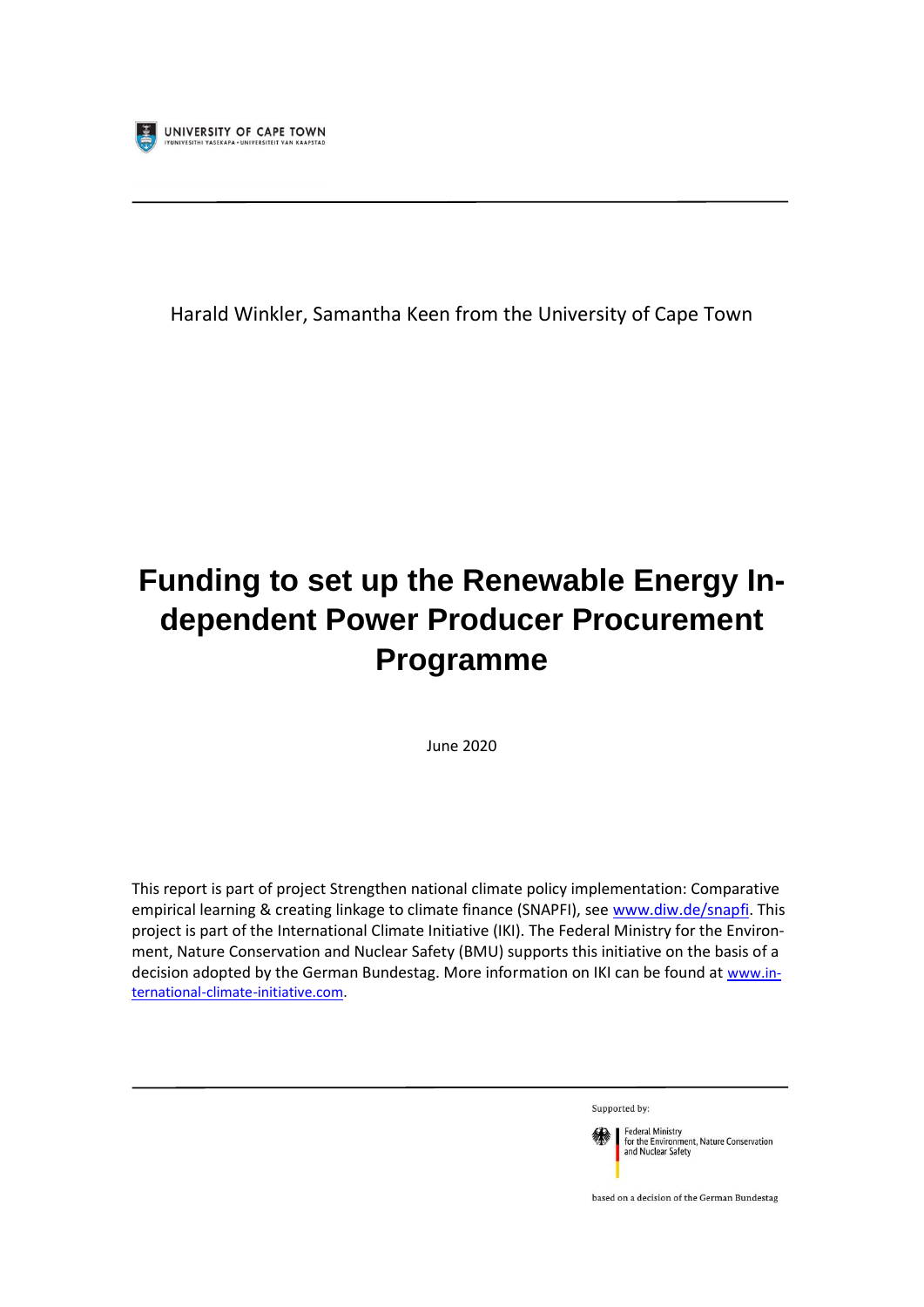



# **Funding to set up the Renewable Energy Independent Power Producer Procurement Programme in South Africa**

**An example of transformation in public finance and institutions and the implications for climate and development** 

**HARALD WINKLER, SAMANTHA KEEN, ANDREW MARQUARD**

COMPLETE DRAFT (following earlier outline submitted to DIW) Timing: send to DIW Feb 2020 / revised April 2020 / final June 2020 Report by University of Cape Town (UCT) researchers for IKI-SNAPFI (Strengthen national climate policy implementation: Comparative empirical learning & creating linkage to climate finance), contributing to Cross Country Study (CRS) in first year of project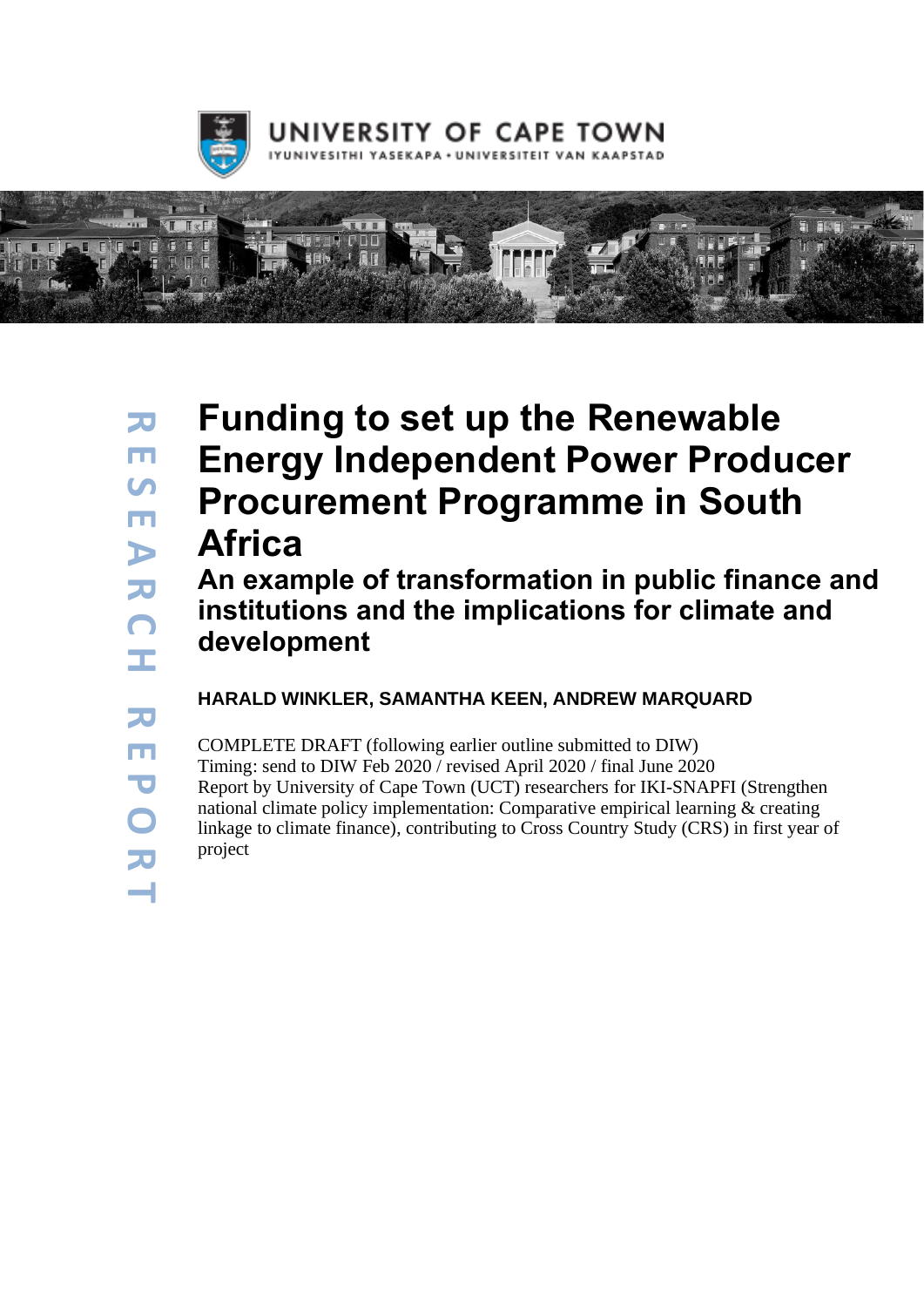# **Contents**

| 1. | Introduction                                           |                                                                                       |                                                                              | 1              |
|----|--------------------------------------------------------|---------------------------------------------------------------------------------------|------------------------------------------------------------------------------|----------------|
|    | 1.1                                                    |                                                                                       | <b>Research questions</b>                                                    | $\mathbf{1}$   |
|    | 1.2                                                    |                                                                                       | Methodology                                                                  | $\mathbf{1}$   |
|    | 1.3                                                    |                                                                                       | Contribution to first cross-country study                                    | $\mathbf{1}$   |
| 2. | <b>Enabling conditions</b>                             |                                                                                       |                                                                              | $\mathbf{2}$   |
|    | 2.1                                                    |                                                                                       | Institutional innovation: the IPP office (policy and governance)             | $\overline{2}$ |
|    | 2.2                                                    |                                                                                       | Economics / funding                                                          | 3              |
|    | 2.3                                                    |                                                                                       | New actors in renewables and incumbents in coal (political economy)          | 5              |
| З. | What changes delivered by REI4P were transformational? |                                                                                       |                                                                              | $\overline{7}$ |
|    | 3.1                                                    |                                                                                       | Transformation of scale of renewables                                        | 7              |
|    | 3.2                                                    |                                                                                       | Transition from coal-fired power to renewable energy                         | 8              |
|    | 3.3                                                    | Rapidly falling costs of wind and solar PV                                            |                                                                              | 8              |
|    | 3.4                                                    | New forms of concentrated ownership? A transformation of financial<br>models, or not? |                                                                              |                |
|    | 3.5                                                    |                                                                                       | Are auctions more transformative instruments than feed-in tariffs ?          | 10             |
|    | 3.6                                                    | Potential lessons for other countries                                                 |                                                                              | 11             |
|    | 3.7                                                    | Transformation in socio-economic terms                                                |                                                                              | 11             |
|    |                                                        | 3.7.1                                                                                 | Pro-poor distributional effects are transformational                         | 11             |
|    |                                                        | 3.7.2                                                                                 | Transformation: more weighting of economic development criteria 11           |                |
|    |                                                        | 3.7.3                                                                                 | Co-benefits of energy programme - reduced GHG emissions and<br>water savings | 12             |
|    |                                                        | 3.7.4                                                                                 | Limited localisation and therefore socio-economic transformation             | 12             |
|    |                                                        | 3.7.5                                                                                 | Local ownership                                                              | 13             |
| 4. |                                                        |                                                                                       | <b>Conclusion: Implications for transformational change</b>                  | 13             |
|    | <b>References</b>                                      |                                                                                       |                                                                              |                |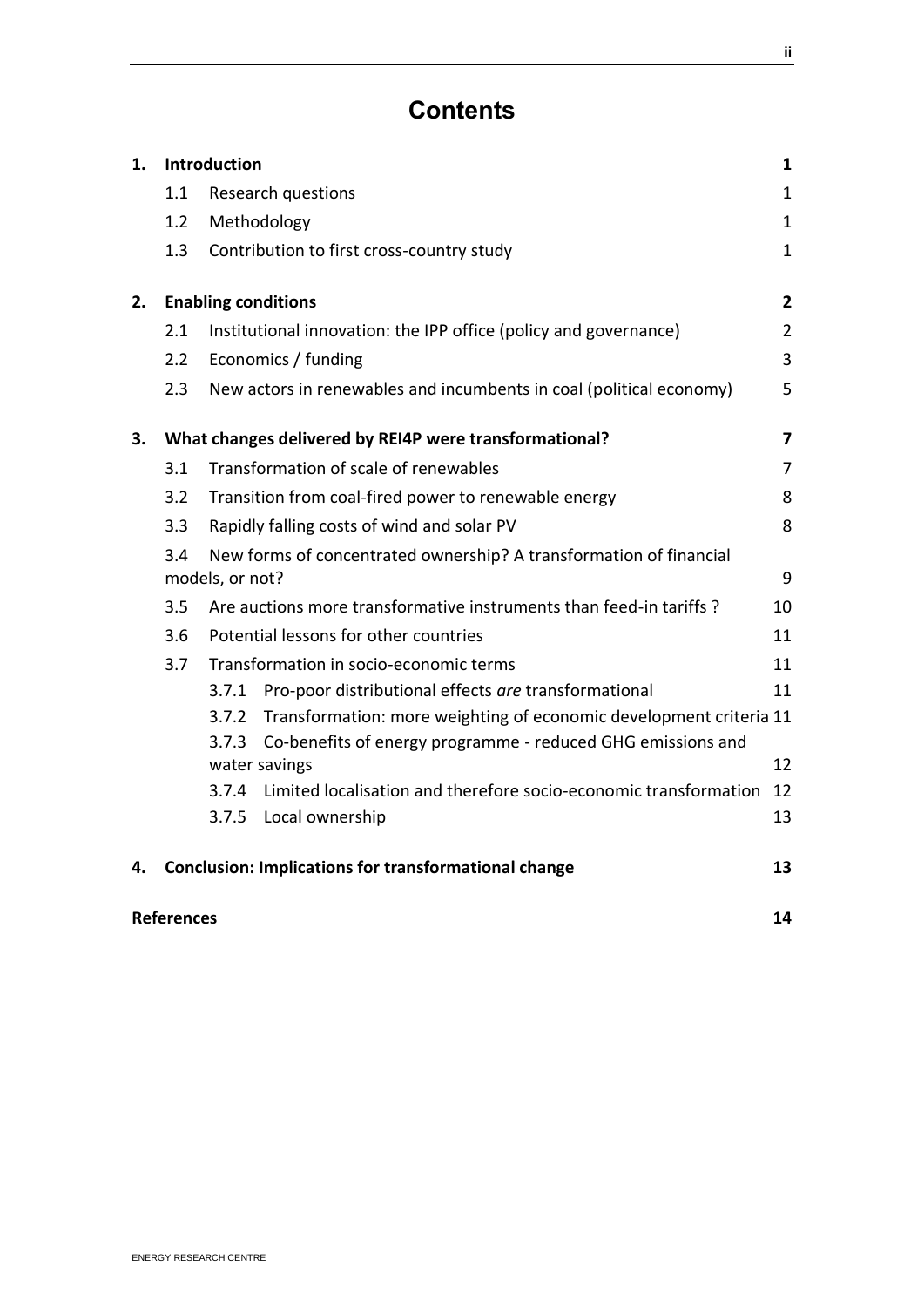### <span id="page-3-0"></span>**1. Introduction**

This research report focuses on funding to help set up the Renewable Energy Independent Power Producer Procurement Programme (REI4P) in South Africa. The REI4P is widely considered a success (Baker & Wlokas 2015; Eberhard , Kolker & Leigland 2014; Morris & Martin 2015; Ndlovu & Inglesi-Lotz 2019). The REI4P is a competitive tender process that was launched to facilitate private sector investment into grid-connected renewable energy (RE) generation, and several lessons have been learned (Eberhard & Naude 2016). In this report, it is analysed as an example of transformation in public finance and institutions, in particular funding for the 'IPP office', arguing that this was a key institution in the success of the REI4P.

#### <span id="page-3-1"></span>**1.1 Research questions**

The guiding question for the cross-country study in the overall project is "What has been the contribution by climate finance to transformational change and what has enabled or prevented success?" (DIW 2019). Applied to the REI4P example, this broad question raises further sub- questions. What mix of finance contributed to the REI4P – international and domestic? What role did institutions, political economy and other factors play ? In what sense can the REI4P be considered transformational? What are the multiple meanings of transformation in relation to climate and development goals in South Africa?

#### <span id="page-3-2"></span>**1.2 Methodology**

The IKI-SNAPFI project is undertaken by a consortium of research organisation, coordinated by the German Institute for Economic Research in Berlin (DIW Berlin). DIW Berlin provided a guidance document with useful methodological 'elements of the country cases for the cross-country study' (DIW 2019). This document provided framing for country examples in the first year's cross-country study, given that detailed country case studies were being developed by teams in each of Germany, Indonesia, India, Brazil and South Africa (led by a UCT team in the last instance). The guidance document was based on discussions at the kick-off workshop (27-29 September 2019, Berlin), an earlier draft and comments from all partners. The guidance sought to provide some similar dimensions across examples from different contexts, while allowing space for focusing on different aspects. The UCT has this applied the guidance in a flexible manner, adjusting aspects where the SA experience required this, and continuing the engagement with the framework itself. A key question is 'what is transformational change?', some initial thoughts have been outlined an internal briefing paper on this topic (Vivid Economics 2020), on which we have commented. We offer further thoughts that arose in researching this example, with the aim of continuing the conversation on transformational change, which we expect to continue throughout the four-year project.

That said, the examples follow the structure of the 'how' and the 'what', and addresses, economics, politics and political economy.

#### <span id="page-3-3"></span>**1.3 Contribution to first cross-country study**

This research report is a contributing by the University of Cape Town (UCT) team to a Cross Country Study (CRS) in the first year of a project to 'Strengthen national climate policy implementation: Comparative empirical learning & creating linkage to climate finance (IKI-SNAPFI). This example, together with another from the UCT team and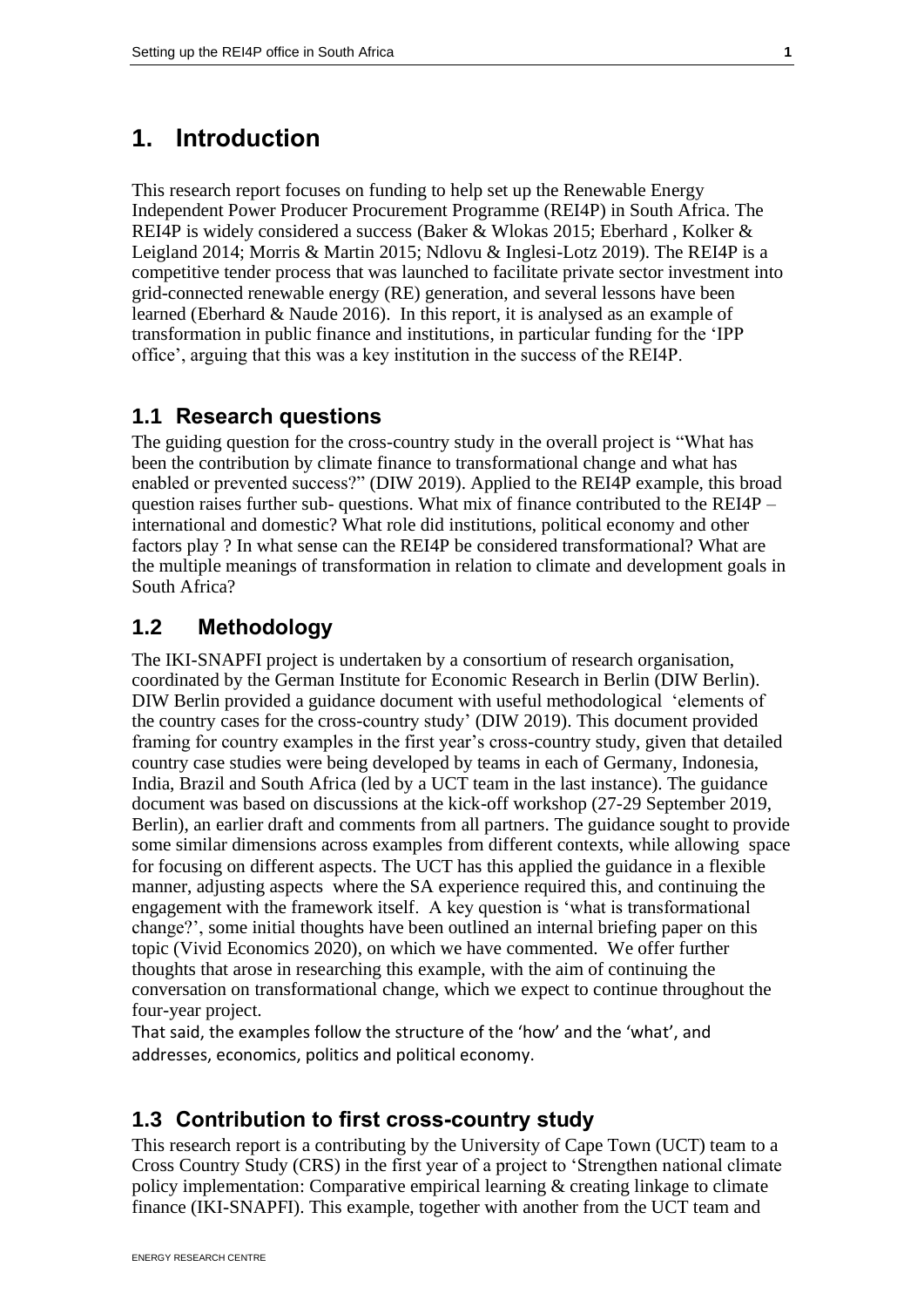those from research partners in Brazil, India, Indonesia and Germany, will information the CRS.

This case study proceeds as follows. Section [2](#page-4-0) outlines the enabling conditions for institutional innovation, funding and political economy, while also addressing constraining factors. The results are addressed in various dimensions of transformational change in section [3:](#page-9-0) the shift from coal to renewable energy and scaling up of the latter, rapidly falling prices, shifts in instrument for procurement and transformation in socio-economic benefits. The IPP office, while not the only actor, was located at the heart of these changes. The conclusion reflects on lessons from this case study for institutional innovation and transformational change.

# <span id="page-4-0"></span>**2. Enabling conditions**

This section examines a range of enabling conditions for transformational change. The general guidance for the cross-country study suggests that questions of process (the *'how'* questions) include "which factors and conditions have contributed to achieving such [transformational] outcomes? What are the causal mechanisms between factors, conditions and then outcomes?". In analysing these questions, we emphasise that change is not linear nor is finance the only enabler. A broader set of enabling conditions is key to transformation.

In this section, we first examine institutional innovation in the REI4P, before turning to funding. The context of the political economic context is crucial in enabling change, but also constrained what is possible.

#### <span id="page-4-1"></span>**2.1 Institutional innovation: the IPP office (policy and governance<sup>1</sup> )**

The establishment of an IPP office for procurement played an important role in the success of the REI4P. The IPP office was established by the Department of Energy (which established the REI4P in 2010), National Treasury and the Development Bank of Southern Africa (DOE , NT & DBSA 2015).

What was crucial was institutional innovation, notably the setting up for an office that oversaw the procurement under the REI4P, the so-called 'IPP office'. The office was established by Government departments, but operating as an agency and physically located outside of government offices. Yet the IPP office was still accountable to government and mandated to meet strategic objectives.<sup>2</sup> The relationship between government and the private sector (in this case RE project developers) and its running in a professional manner is a model that might be applied to other technologies in South Africa, and potentially may be of interest to other countries (ASSAf 2019). For example, the IPP office in Centurion (outside of Pretoria) established procedures for the confidential handling of bids, in a manner which gave confidence to project developers. The IPP office hired competent staff, led for many years by Karen Breytenbach, previously a consultant for National Treasury. Funding was also used for technical advice. South Africa had no experience running renewable energy competitive tenders and in the design stage the IPP office tendered for a large number of financial, legal and technical transaction advisors to prepare all the bid documentation and legal contracts within the short nine months preparation time for the first bid window (Eberhard & Naude 2016). External

 $1$  The sub-headings have been named as to be easily understood in the SA context (with the generic terms from the guidance note (DIW 2019) retained to make clear to other partners which aspect is being analysed)

<sup>2</sup> The diagram in the guidance (DIW 2019) reflects international actors having strategic objectives, but omits showing such objectives for domestic actors. This is likely simply an omission. We assume that domestic actors in South Africa have strategic objectives – in relation to development and climate policy.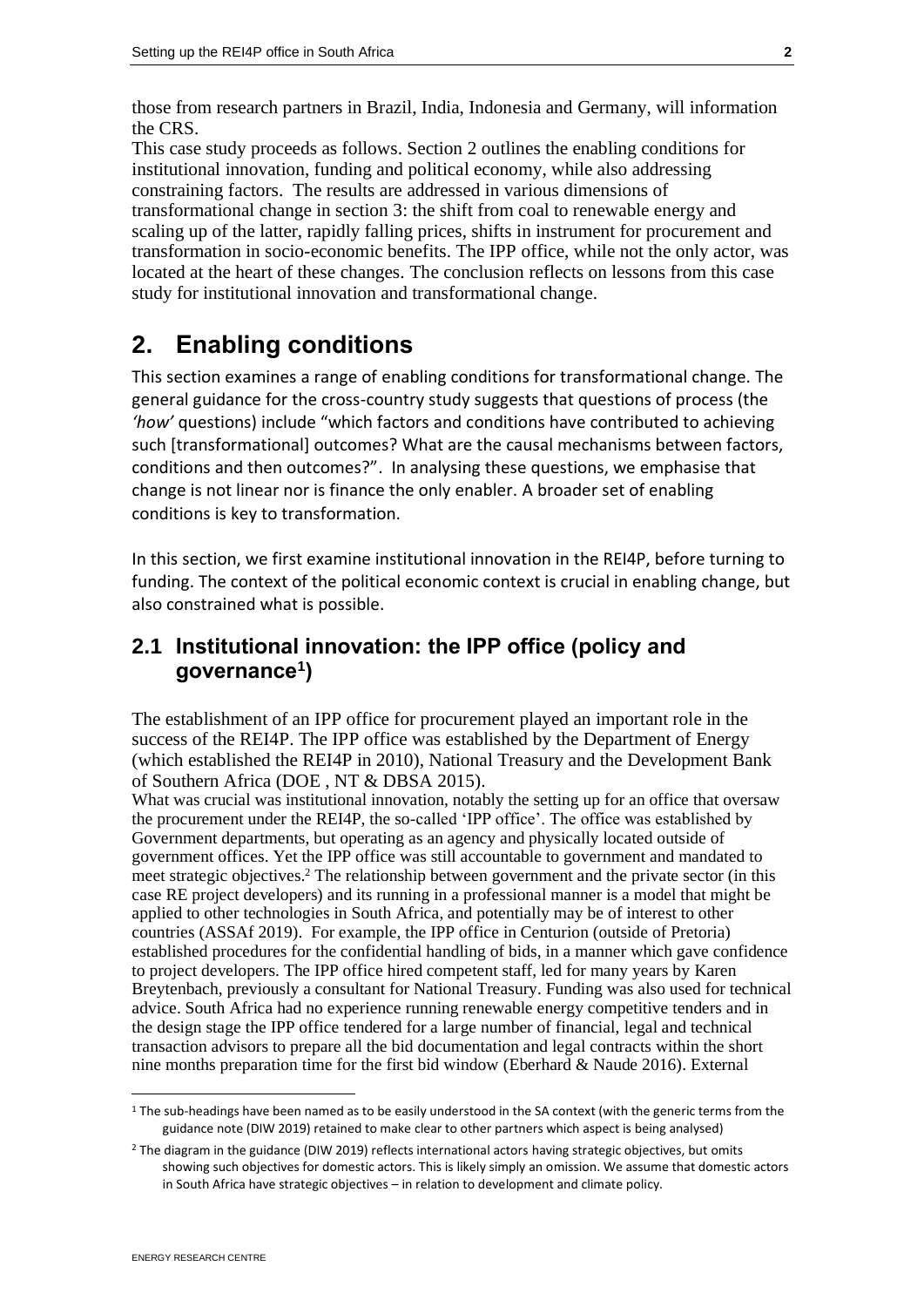professional firms were used to conduct bid evaluation, so selection of qualifying bids was independent of government (ibid).

The critical role of the IPP office in driving down prices, through a series of bid windows, thereby increase the scale of renewable energy, is analysed in more detail in section [3](#page-9-0) [below.](#page-9-0) At least as important as the transformation of energy systems were the socio-economic benefits, which are discussed in section [3.7.](#page-13-1) The seed funding for the IPP office had a catalytic effect in social, economic and environmental dimensions.

#### <span id="page-5-0"></span>**2.2 Economics / funding**

The Global Environment Facility (GEF) provided a US\$6 million grant for advisory services under the Renewable Energy Market Transformation Project (Eberhard et al. 2014).

"*Key factors in having access to such high quality private advisory assistance was the availability of financial resources to pay these experts, as well as offices, a website, various databases, and one of the most sophisticated, complicated bidding processes ever seen in Africa. Funding for the program was originally made available pursuant to a memorandum of agreement (MOA) signed by DOE, National Treasury and the Development Bank of Southern Africa (DBSA). The latter was to provide a share of senior debt on the projects and make available R 80 million for consultants, a project office, and capacity building. In addition, technical assistance funding was made available by various bi-lateral donor agencies, including those representing Denmark, Germany, Spain and the UK*" (Eberhard et al. 2014).

National Treasury later offered R 100 million, which was used to repay DBSA and to pay costs in the first and part of the second bid window (Martin & Winkler 2014). So, a mix of international funding and a smaller investment by domestic institutions was a key factor in getting the REI4P going. This funding for the REI4P catalysed the transformation of the renewable energy market. While not supporting individual projects, through the series of bidding windows it enabled many projects to reach financial closure, connect to the grid and start generating electricity from renewable energy sources, thereby contributing to mitigation. The IPP office developed a line of funding from within the REI4P for transaction advisors and for running future tenders, thereby designing for financial sustainability, by requiring bidders to pay a development fee of 1% of their total project fund to the DOE's Project Development Fund window (Eberhard & Naude 2016).

The scale of grant finance of \$6 million was by no means the largest grant funding for mitigation in South Africa. To put this into context, other bi- and multi-lateral funding reported in SA's 3rd biennial update report included significantly larger finance. Under the current MRV system, developing countries submit biennial update reports (BURs). South Africa is one of only 6 developing countries that have submitted a third BUR (DEA 2019); 29 are on BUR2 and 49 on BUR1.<sup>3</sup> Even though it is not mandatory to report on support (including finance) needed and received, SA's BUR3 contains information on bi-lateral and multi-lateral financial support committed between 2015 and 2017 (Table 4.1 on bi-lateral and Table 4.2 on multi-lateral).

• Grant by Green Climate Fund in 2017 to South African National Biodiversity Institute for ZAR 4 944 798 (US\$ 380 000) for building SANBI's capacity to

<sup>3</sup> Se[e https://unfccc.int/BURs](https://unfccc.int/BURs)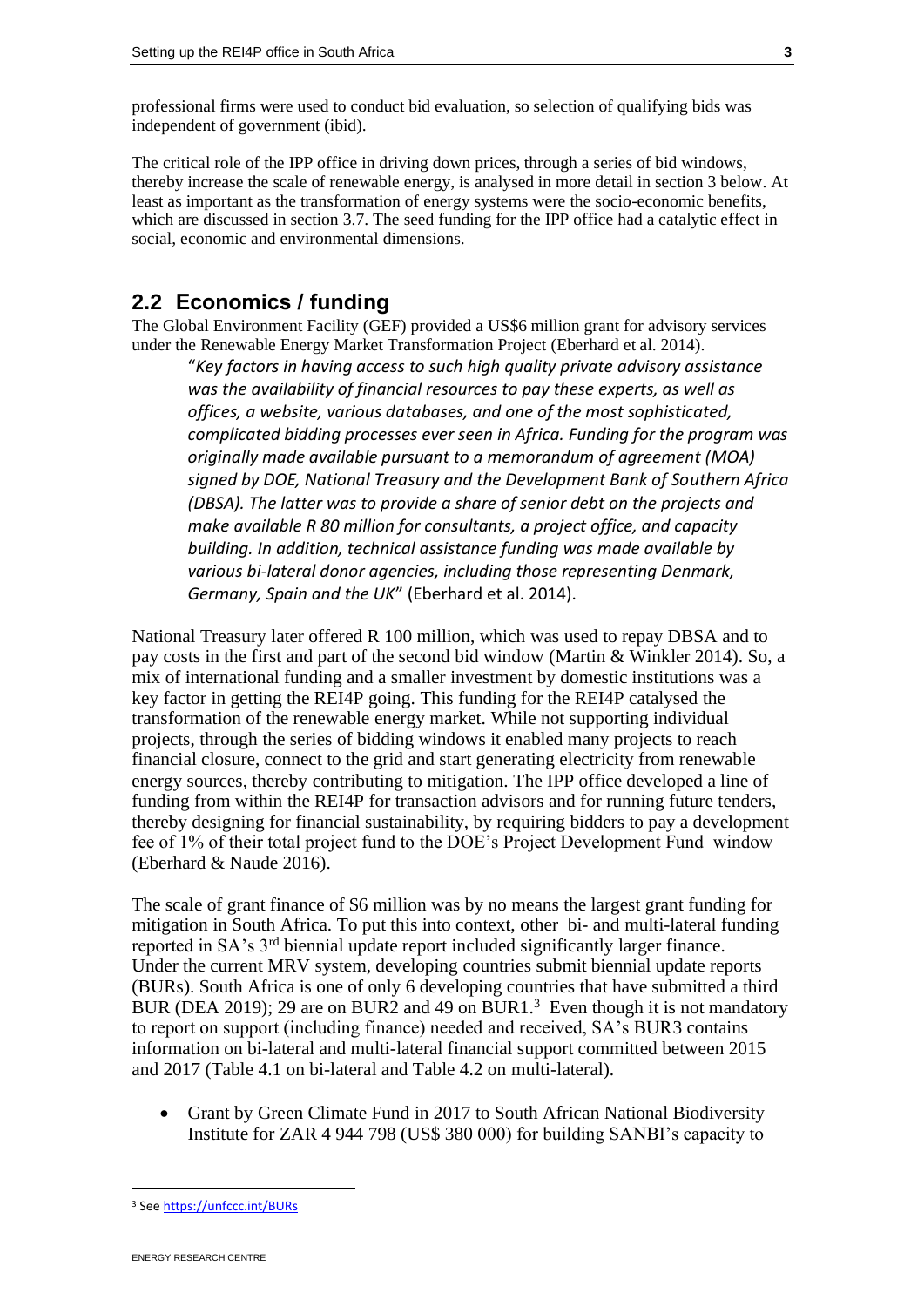develop GCF funding proposals and manage and monitor GCF projects in South Africa.

- Grant / credit line by Germany: German Federal Ministry for the Environment, Nature Conservation, and Nuclear Safety (BMU). Implemented by KfW Development Bank of ZAR 733 768 600 (US\$ 56 388 976) Credit line for the promotion of renewable energies and energy efficiency in southern and eastern Africa. Duration: 11/2008 till 12/2016. The project helped to secure an environmentally-friendly supply of energy in South Africa. It ensured a longterm credit line from KfW Development Bank of EUR 50 m to the Development Bank of South Africa for financing the Jeffrey's Bay Wind Farm (one of largest wind farms in SA) in the Eastern Cape province.
- Grant by German Federal Ministry for the Environment, Nature Conservation, and Nuclear Safety (BMU). Implemented by Deutsche Gesellschaft für Internationale Zusammenarbeit GmbH (GIZ) of ZAR 51 363 802 (US\$ 3 947 228), for a Cities for Climate Change project. To support cities in tackling the challenges presented by climate change. Advising cities on how to adapt development plans, urban development strategies and urban design ideas and put them into practice in a way that creates cities fit for climate change. Project supports Chile, India and South Africa. The city of Durban was chosen in South Africa.
- Grant / equity fund by Global Environment Facility (GEF) to the Development Bank of Southern Africa of ZAR 195 189 375 (US\$ 15 000 000, *and* cofinancing of US\$ 147 006 333) for an equity fund for the Small Projects Independent Power Producer Procurement Programme (SP-IPPPP) (Year: 2015). Removing Financial Barriers in the Small Scale Renewable Energy Projects: Establishment of an Equity Fund
- Grant from Germany of ZAR 69 919 342 (US\$ 5 373 193) for an Energy Efficiency in Public Building Infrastructure Programme (EPBIP). Project is from 2017 to 2021. EEPBIP helps scale up the support for implementing the Energy Efficiency and Energy Demand Management flagship programme. Main aim is to ensure all spheres of South African government contribute to the national greenhouse gas mitigation, energy efficiency and energy security targets.
- Grant by the Global Environment Facility in 2015 to United Nations Industrial Development Organisation [presumably working in SA?] of ZAR 75 167 220 (US\$ 5 776 484; with co-financing of US\$38 439 000) for a project on Industrial Energy Efficiency Improvement in South Africa through Mainstreaming the Introduction of Energy Management Systems and Energy Systems Optimization (4 year duration) (Year 2015). Project aim is to accelerate and expand the introduction of Energy Management Systems (EnMS), Industrial Energy Systems Optimization (ESO), and the Energy Management Standard ISO 50001 Series within the South African industrial (and selected commercial) context.

The examples include a variety of reasons why climate finance might be considered 'transformational' - building capacity for further fund-raising for adaptation in national entity; providing credit lines that enable actual implementation of wind energy, a key mitigation technology, which other may follow; bringing in cities as new actors on adaptation and mitigation; enabling smaller scale IPPs, which are likely to deliver cobenefits in poorer communities, and again new actors; showing leadership through energy efficiency in public buildings, which may motivate others to follow the lead; and supporting energy efficiency in industry, which should pay for itself but needs to be mobilised.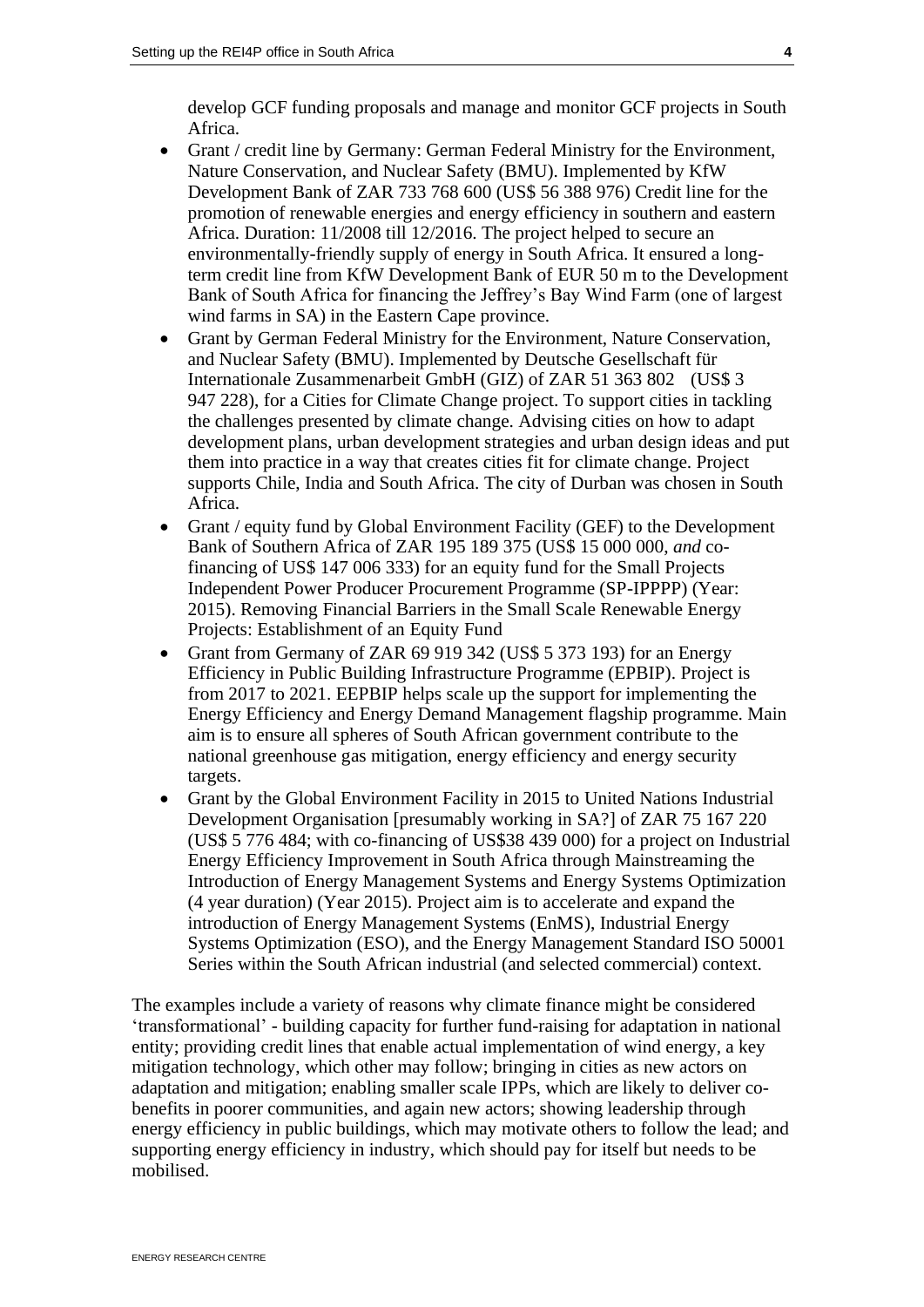Readers interested in the full table are referred to the 3<sup>rd</sup> BUR (DEA 2019) and for previously reported information to the previous two BURs (DEA 2014, 2017).

#### <span id="page-7-0"></span>**2.3 New actors in renewables and incumbents in coal (political economy)**

South Africa's political economy is characterised by the 'triple challenge' of high unemployment, high inequality, and high poverty (NPC 2012). The last decade has seen persistently low economic growth, with the country in recession in several quarters (REF). In such a precarious economy, action on climate change tends to take a lower political priority. There is a very high political sensitivity to employment losses, given that official unemployment is at 29% by a narrow definition by Statistics SA<sup>4</sup>, and much higher when considering discouraged work seekers and among youth. Addressing the 'triple challenge' is even harder when the national utility and country is highly indebted.

In the electricity sector, Eskom debt of ZAR 450 billion (ca. US\$ 30 billion) threatens the sovereign rating falling below investment grade (colloquially 'junk status'). The Minister of Finance in his budget speech had bluntly stated that the "SOEs pose very serious risks to the fiscal framework", yet set aside "R23 billion a year to financially support Eskom during its reconfiguration" (Mboweni 2019). This amounts to further cash injections of R69 billion (\$ 4.7 billion) over three years.

Implementing South Africa's Nationally determined contribution (NDC) and enhancing the mitigation ambition in targets should be understood in this context: high debt, poverty and inequality tend to make climate policy a lower priority. SA's first and current NDC frames the mitigation target as fixed level ('peak, plateau and decline' or PPD trajectory) - an economy-wide emissions limit, in a wide range between 398 and 614 Mt CO2-eq for 2025 and 2030 (RSA 2016). The country also chose to highlight investments it has made it mitigation.

"South Africa has already made significant investments in mitigation. As part of a Renewable Energy Independent Power Producer Procurement Programme (REI4P) has approved 79 renewable energy IPP projects, total 5 243MW, with private investment totalling ZAR 192 billion (approx. US\$ 16 billion). Another 6300 MW are under consideration. Investment in public transport infrastructure was US\$ 0.5 billion in 2012, and is expected to continue growing at 5% per year. South Africa established a South African Green Fund with an allocated US\$ 0.11 billion in the 2011 to 2013 budgets to support catalytic and demonstration green economy initiatives. Resources for the Fund will have to be increased in future to enable and support the scaling up of viable and successful initiatives, including contributions from domestic, private sector and international sources" (RSA 2016).

The NDC estimates incremental costs of US\$3 billion per year "to expand REI4P in next ten years" (from 2015, when the INDC was submitted). The NDC explicitly notes that these are costs derived from energy systems and economic modeling, not financial costs – the latter would be needed for business and investment plans.

At the same time Eskom has exhibited a lack of support for the REI4P. In 2016 Eskom refused to connect more already approved renewable IPPs to the transmission grid, a move that was revealed in leaked correspondence of the then Eskom Chief executive (Creamer 2016).

<sup>4</sup> <http://www.statssa.gov.za/?p=12689>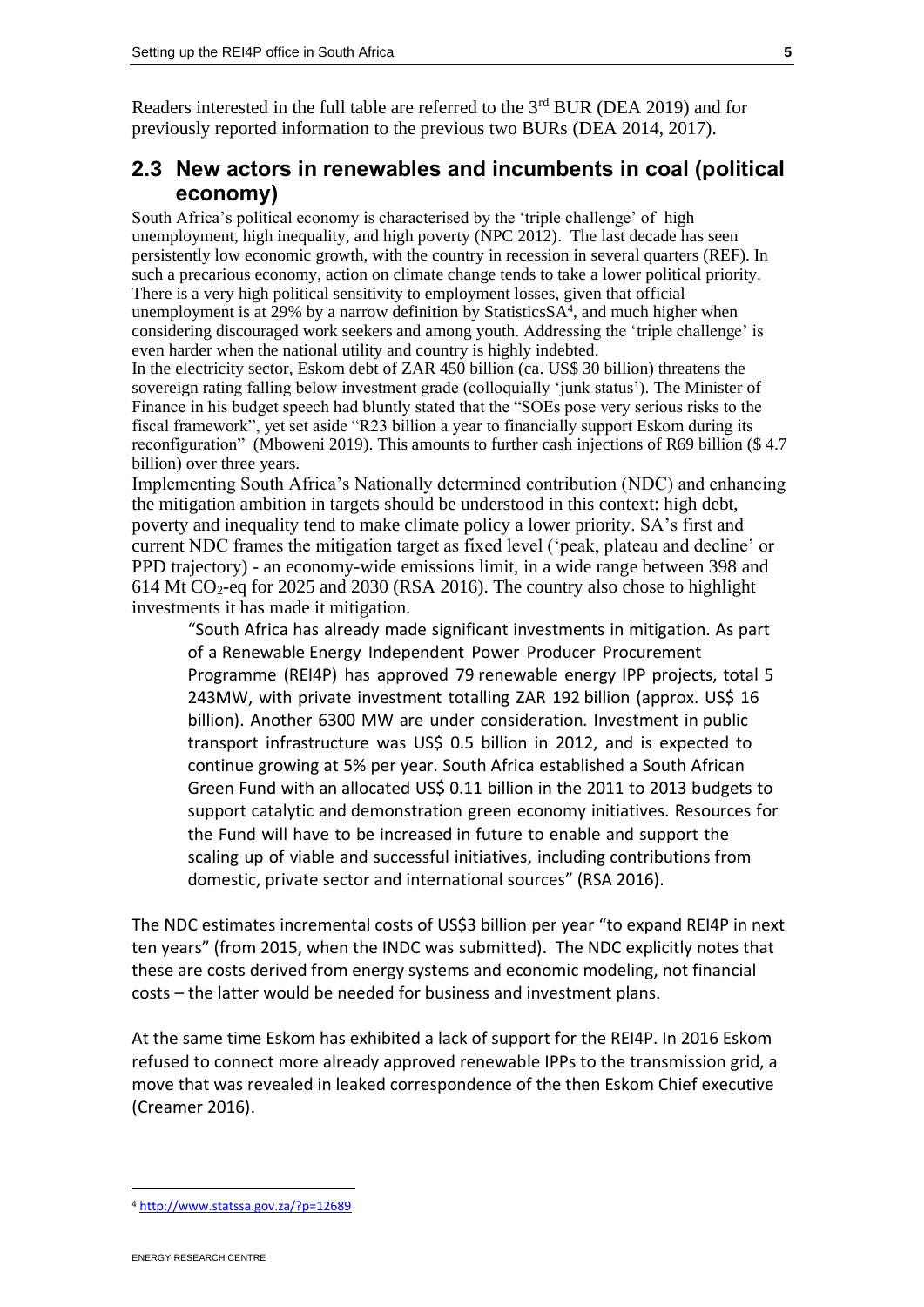While South Africa has put forward a clear, fixed-level mitigation target range, and indicating the investment required, implementing measures (including the REI4P) remains contested.

Two key labour unions, the National Union of Metalworkers of South Africa (NUMSA) and National Union of Mineworkers (NUM), have opposed the REI4P. One should add that other unions, including the federation COSATU, have in the past taken position in favour of climate action while insisting on a just transition (COSATU 2016). The opposition from NUMSA and NUM can be explained by several factors. Any union is concerned about job losses, so there is an obvious concern about a transition from coal to renewable energy. Even if over time and across the country, more jobs can be created, this does not help the specific workers and communities directly affected by the 'end of coal' (Strambo , Burton & Atteridge 2019). Another factor is an ideological preference for a 'developmental state', which in the electricity supply industry is translated into public ownership of a national utility. This is not without a basis, as Eskom has played a key role in electrification. Yet the line that 'we are not opposed to renewables, but to privatisation' makes clear an ideological preference.

It also can sound thin, when combined with a third factor, active disinformation about the benefits of coal and risks of moving to renewable energy (Eberhard & Godinho 2017). This dynamic was exacerbate during the Zuma administration and the project of state capture. 'State Capture' was connected to a faction in the ANC centred on the South African President and president of the ANC (South Africa Public Protector 2016), (Bhorat et al. 2017),(Eberhard & Godinho 2017). In defiance of government policy and the flouting legal contracts, this network implemented its own often-covert policies one of which led to the REI4P stalling. Financial close was delayed for period of two years, but in March 2018 it was announced that 27 projects in BW 3.5 and 4 would be signed in April 2018. The Zuma faction was narrowly defeated in the ANC elective conference in December 2017. The REI4P was partially resuscitated a few months later. The stop-start pattern in the REI4P has constrained even more progress, and reflects contestation among key actors.

<span id="page-8-0"></span>New actors in the minerals-energy complex, energy and finance have emerged, contesting the role of incumbents. The REI4P has changed the past shape of mineralsenergy complex (Fine & Rustomjee 1996) by bringing in foreign and domestic investment – a new players. There are old vested interests in the coal value chain (from mining to electricity and liquid fuel supply to minerals beneficiation) and new ones, including in a rapidly growing renewable energy industry. Debates about nuclear power are polarised, shaped by competing alliances (Rennkamp & Bhuyan 2016). Decision-making in the electricity sector is contested across and within government, business, labour and civil society. These battles are not only about energy sources and technologies, but which institutions are preferred, including electricity supply should be publicly owned by a 'developmental state' or whether to open to competition. For some actors, the arguments resonate with ideological arguments, favouring free markets or socialism. Lack of transparency and power struggles in the policy sphere are key challenges to decarbonisation (Baker et al. 2015).

The REI4P has led to a reconfiguration of interests, but also concentration: "With each bidding round of the programme, ownership of the industry is becoming more consolidated with fewer companies being allocated the right to generate more MWs"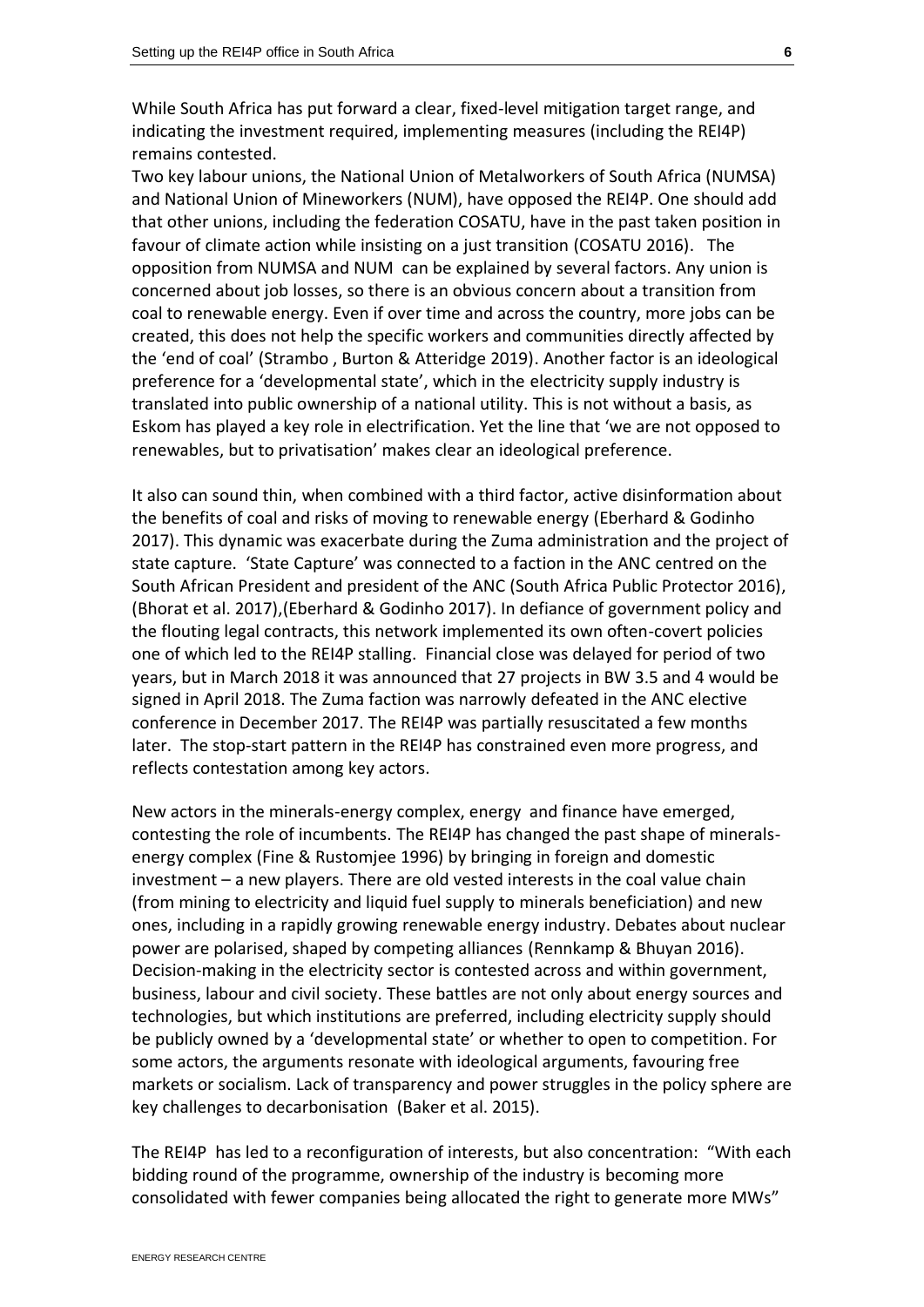(Baker 2015). According to one study, the IPP's in the REI4P threaten Eskom's interest as a monopoly, which it resists, using the electricity crisis to maintain its influence (Morris & Martin 2015).

South Africa has also seen a trend of financialisation, with a larger share of GDP coming from the financial sector. There is a high concentration, with the four major commercial banks having large market shares - Standard Bank (25%), ABSA (21.6%, First Rand Bank (18.8%) and Nedbank (17.8%) (Ashman & Fine), known as the 'Big Four'. The relationship between players in the 'traditional' MEC (who invested in physical assets) and new actors remains fluid and emerging (Burton 2011). The implications for transformation of finance are explored further in section [3.4.](#page-11-0)

# <span id="page-9-0"></span>**3. What changes delivered by REI4P were transformational?**

Section [2](#page-4-0) of this report has reviewed the institutional innovation in the REI4P, funding to set up an IPP office and the political economy with its enablers and constraints. In this section, we turn to analysis of the resulting transformational change. For this example, we consider various dimensions of change, related to both development and climate, that might be considered transformational.

Transformational change has been defined in various ways and context. The World Bank Group considers transformational change in the context of poverty reduction and shared prosperity to mean

*"support[ing] deep, systemic, and sustainable change with the potential for largescale impact in an area of a major development challenge. Such engagements help clients remove critical constraints to development, cause or support fundamental change in a system, have large-scale impact at the national or global level, and are economically, financially and environmentally sustainable" (World Bank 2016).* 

A guidebook on shifting paradigms for climate action defines transformational change as

*"a structural change that alters the interplay of institutional, cultural, technological, economic and ecological dimensions of a given system. It will unlock new development paths, including social practices and worldviews" (Mersmann & Wehnert 2015).* 

Both definitions emphasise the importance of development pathways, which is the broader transformation, with implications for environmental change (including climate) and world views. In the following, we examine aspects of change that were transformational in a more granular manner, in the specific context of the REI4P in South Africa.

## <span id="page-9-1"></span>**3.1 Transformation of scale of renewables**

The rapid expansion of renewable energy (RE) technologies from a very low base was driven by the REI4P. The programme has been called "an undisputed success in terms of capacity, investment and price outcomes" (Eberhard & Naude 2016).

Over four bid windows (BW) from 2010 to March 2019, the REI4P brought investment of R209.7 billion from the private sector into South Africa, of which R41.8bn (20%) was foreign direct investment (IPP office 2019). In other words, most of the equity and debt invested has been domestic, not international. This is part of the reason why the UCT team's focus is on programme funding for the IPP office.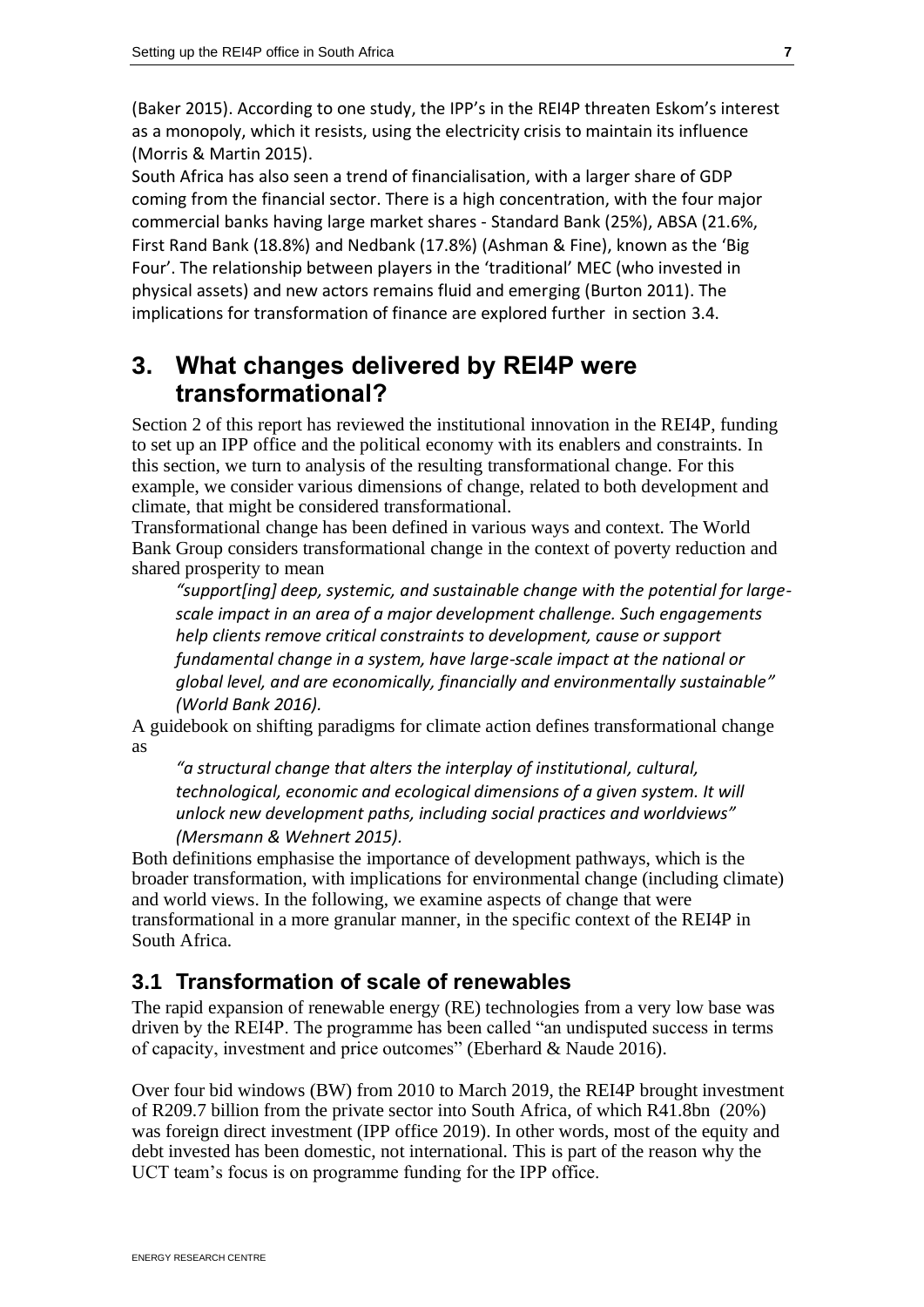Another reason is that the crisis in SA's electricity means major changes will happen anyway This crisis also means there are potential opportunities for decarbonisation (Baker, Burton, Godinho & Trollip 2015). The IPP office has played a critical institutional role in the REI4P, and there have been suggestions that its offices might procure power from coal IPPs as well. While this is likely to be contested and require adjustments, it is not is not inconceivable; Eskom used the same bidding system framework used by the REI4P in 2014 to introduce a 'baseload coal' IPP programme) (Lawrence 2020).

#### <span id="page-10-0"></span>**3.2 Transition from coal-fired power to renewable energy**

Over the BW rounds, 6 422 MW of capacity was procured from 112 IPPs. Of this installed capacity, 3 976 MW was connected to the national grid, generating 35 669 GWh in total, and 10,648 (96% of P50 contribution) (IPP office 2019) and calculates to about 4.9% of electricity generated by Eskom, reported as 218 939 GWh per year (Eskom 2019). Most of the installed capacity actually procured has been in wind (52%) and solar photovoltaic (PV) (36%) technologies, with concentrating solar power (CSP) making up 9% (of total MW) (ASSAf 2019).

Yet the success of the REI4P should not lead to the conclusion of the 'end of coal' being certain. The rapid decarbonisation of electricity supply is not a *fait accompli*. As Baker and her co-authors point out, despite the positive example of the REI4P, "there are structural path dependencies around coal-fired generation and security of supply" (Baker et al. 2015). Despite this caveat, the REI4P transformed the scale of renewable energy for electricity generation in SA, and opened up opportunities for decommissioning of coal-fired power.

#### <span id="page-10-1"></span>**3.3 Rapidly falling costs of wind and solar PV**

The costs of RETs have fallen dramatically, globally and in South Africa – passing a key tipping point. When such costs are reported for installed capacity (in units of \$/kW), there is a legitimate concern that this does not reflect the variability of RE sources, compared to coal or nuclear plants which are available for most (but not all) hours of the year. However, when reported in c/kWh, the time factor takes into account what is generated – and provides a better comparison.

Globally, investments in new RE capacity exceeded those in fossil-based electricity generating technologies, with most installation in emerging and developing countries (IRENA , IEA & REN 21 2018). It is well established in the literature that technology learning (both innovation and economies of scale) are a function of global cumulative installed capacity (Ibenholt 2002; IEA & OECD 2000; Nemet 2006). Prices for RETs have been declining worldwide – from Peru with solar PV at 4.8c/kWh (US \$ cents); via auctions in Dubai going below 3c/kWh, and continuing to reduce (Kruger & Eberhard 2018).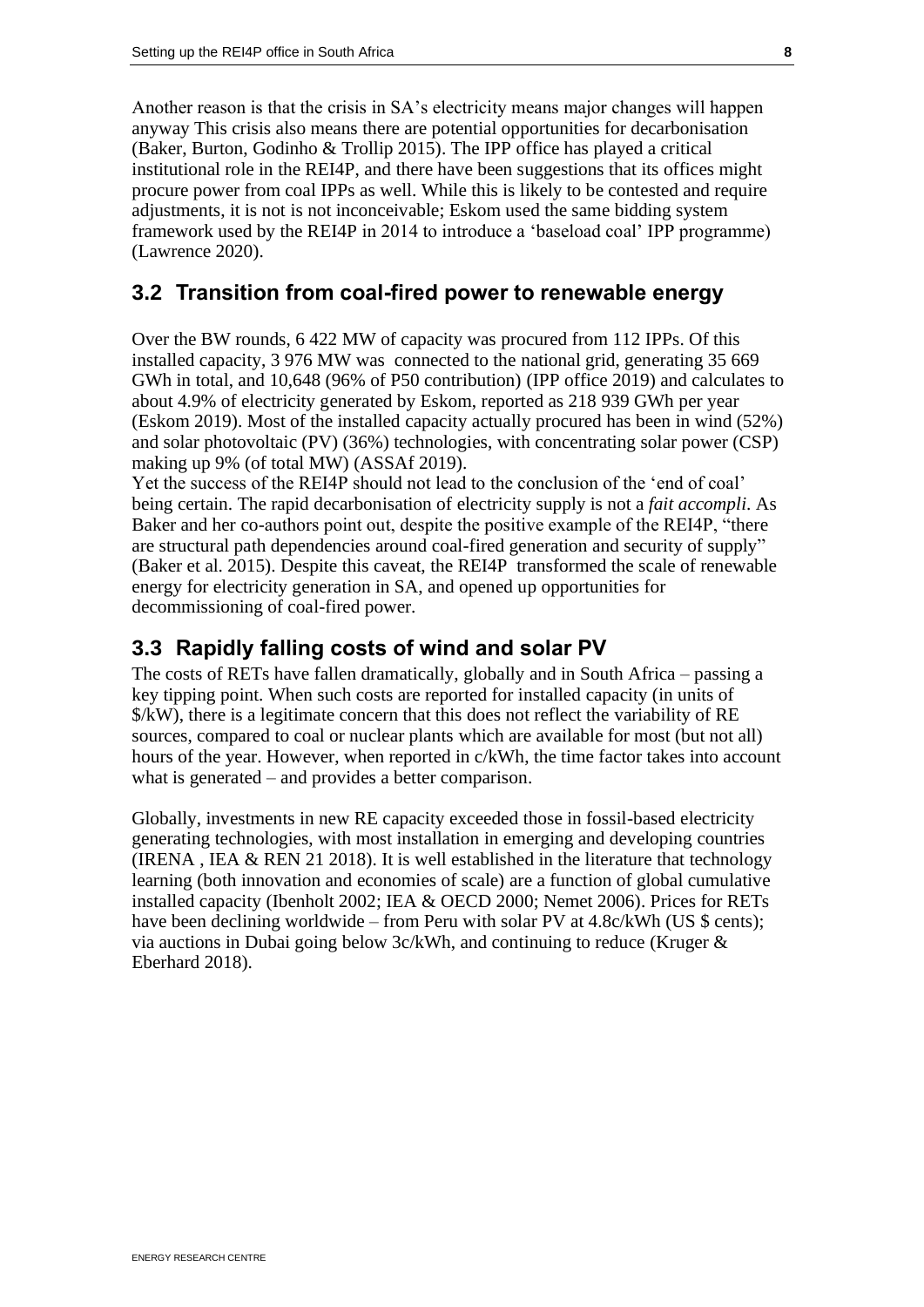

<span id="page-11-1"></span>**Figure 1: Tariffs for wind, solar PV and all RE technologies across four bid windows in REI4P. Source: (Kruger & Eberhard 2018)**

In SA, the IPP office ran a competitive tender or auctioning process, over what is known as several 'bid windows' (IPP office 2019). The tariffs awarded to preferred bidders after competitive bidding have declined rapidly. Bid tariffs have fallen sharply over the course of the programme and the projects in later bid round are amongst the lowest priced grid-connected RE projects (Eberhard & Naude 2016). [Figure 1](#page-11-1) shows the rapid fall in c/kWh to around 5c/kWh (Kruger & Eberhard 2018). South Africa has passed a 'tipping point', in the sense that grid-connected new wind and solar PV is now cheaper than new coal or nuclear power. While falling pricing are a function of global investments (Ferioli , Schoots & Van der Zwaan 2009; IEA & OECD 2000), the process within South Africa has been seen in South Africa, with only 20% of the investment here being FDI (see [3.1](#page-9-1) [above\)](#page-9-1). The IPP office has played a critical role as an institution managing a transformation of electricity prices.

#### <span id="page-11-0"></span>**3.4 New forms of concentrated ownership? A transformation of financial models, or not?**

In SA's political economy, new actors have entered the energy sector and shifted relations in 'minerals-energy complex', as outlined in section [0](#page-8-0) [above.](#page-8-0) The implications of new forms of highly concentrated ownership include risk to the REI4P; in particular that on-selling of financialised assets will contribute to capital flight (Baker 2015). Project finance has been the dominant mode of financing, financing 88% of the 64 projects in the first three bid windows. The 'Big Four' banks and Investec providing a total of R57 billion, DFIs R27.8 billion and insurance funds R4. Billion (Eberhard et al. 2014). Project finance introduces contradictions between financial and other objectives, and within the REI4P. "This contradiction is found between the short term nature of capital gains (Crotty, 2003), demands for project 'bankability' and the maximisation of shareholder on the one hand and on the other, the unique and potentially progressive requirements for community ownership and economic development that in South Africa's case are needed to legitimise a renewable energy project" (Baker 2015). She goes on to argue that on-selling of debt and equity (which becomes possible after financial close), capital is disconnected from the original physical asset, and remove from obligations in South Africa. This raises the question whether renewable energy will end up replicating trends previously seen in the MEC, in a different form but with high concentration. It is for these reasons that models of ownership of RE are important (and considered in the case study by the UCT team). Whether the REI4P contributes to transformation in the sense of more decentralised forms of ownerships – social,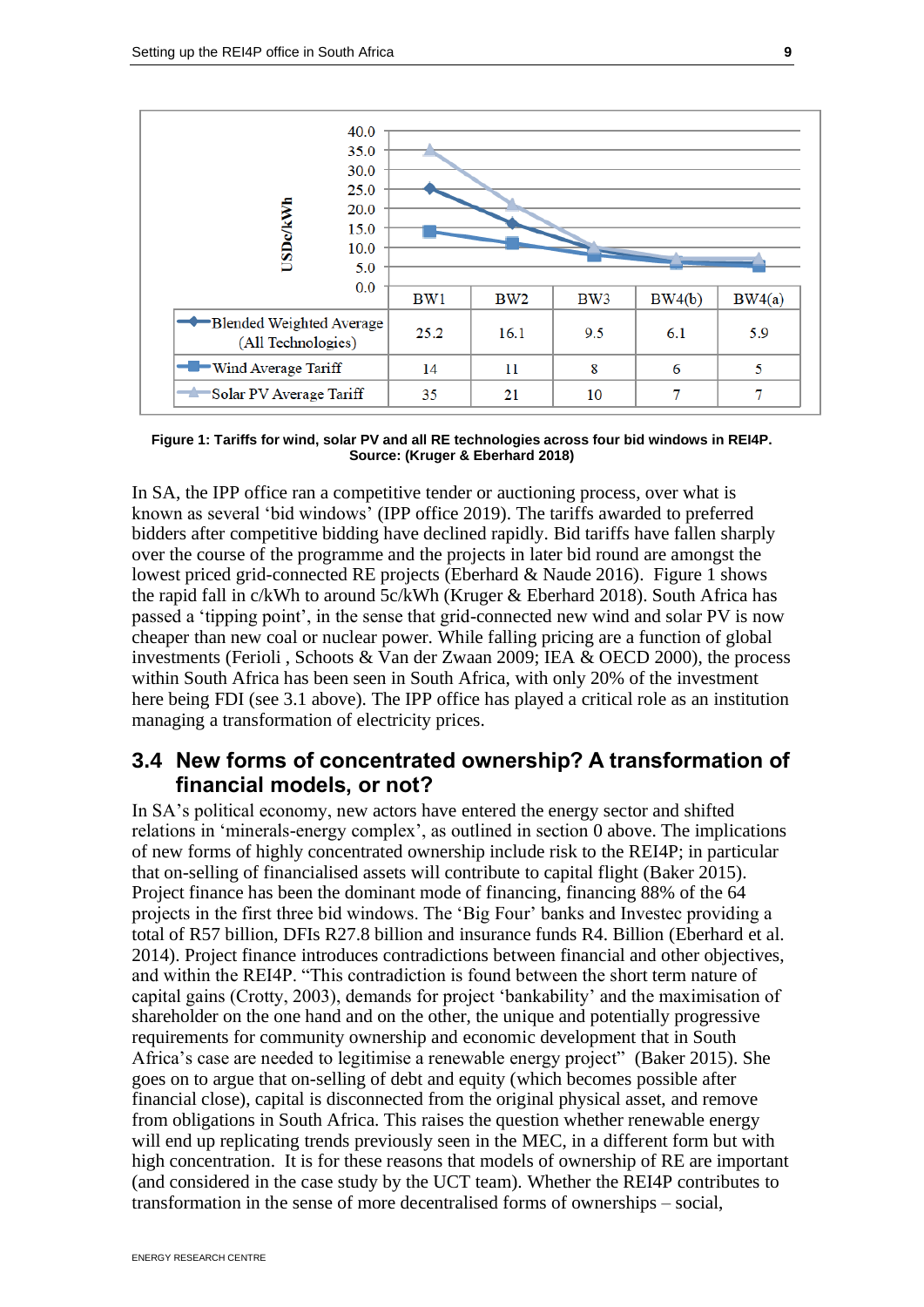community or municipal ownership – or merely new forms of concentrated ownership, remains to be seen.

#### <span id="page-12-0"></span>**3.5 Are auctions more transformative instruments than feed-in tariffs ?**

One can identify three main ways of procuring independent power producers (IPPs) – direct negotiation, feed-in tariffs (FITs) or competitive tenders / auctions<sup>5</sup> (Kruger 2019). While direct negotiations remain the dominant instrument globally, this hides a trend of smaller IPPs being procured in structured programmes – FITs or auctions. In South Africa, in line with global trends, most renewable energy IPPs are being procured by auctions. FITs have had significant impact in Germany and Europe (Cointe & Nadaï 2018), but have delivered very little investment in sub-Saharan Africa (Kruger & Eberhard 2018). South Africa introduced a FIT briefly (NERSA 2009), but this had virtually no uptake. One explanation for this is that there were no long-term standard contracts offered (Kruger 2019), whereas the REI4P offered successful bidders 20-year power purchase agreements. This is not an intrinsic feature of FITs, as in Kenya for example, FITs are combined with standard contracts (Kruger 2019). The combination of a known price and guaranteed off-take for 20 years, however, clearly provides significant certainty. The initial investment in high upfront cost can be repaid; the calculations of internal rates of return become simpler. FITs have been successful in Europe, but cannot be assumed to work in the same way in countries with a different institutional landscape (Kruger 2020).

It may be that the REI4P is a case of "intensifying competition" (but not heavy competition) leading developers to produce original, untested ideas, without the "heavy competition [that] drives them to stop investing altogether (Gross 2019). The IPP office played a role in managing 'intensifying competition', aided by its institutional location as an agency of government but operating in a different manner.

While no instrument is perfect, an expert interviewed for this case study does argue that auctions work better, especially in developing countries, delivering better prices (Kruger 2020). Rapidly falling prices have been seen in SA (see section [3.3](#page-10-1) [above\)](#page-10-1) and in many other parts of the world (IRENA 2019). Competitive tendering as in the REI4P has strengths (real price discovery, selecting best projects, more certainty on costs and quantities; commitments and transparency; and weaknesses: relatively high transaction costs; and risk of underbuilding and delays (especially due to overly aggressive bidding) (Kruger 2019).

The REI4P made a key shift in the instrument for procurement, from FIT to competitive tendering. While no single instrument is better in all contexts, the South African experience that auctions are more effective is likely to be applicable in other developing countries. In the context of the SNAPFI project, it would be interesting to compare experiences on instruments, as outlined here for SA, with Brazil, Indonesia, India and Germany. This could be considered as a theme for the CRS in Year 2, together with other suggestions and after discussions with all partners.

<sup>5</sup> This paper uses auctions, competitive tendering and bidding interchangeably. The latter two terms are most commonly used in the public debate in SA, with the rounds being known as 'bid windows'.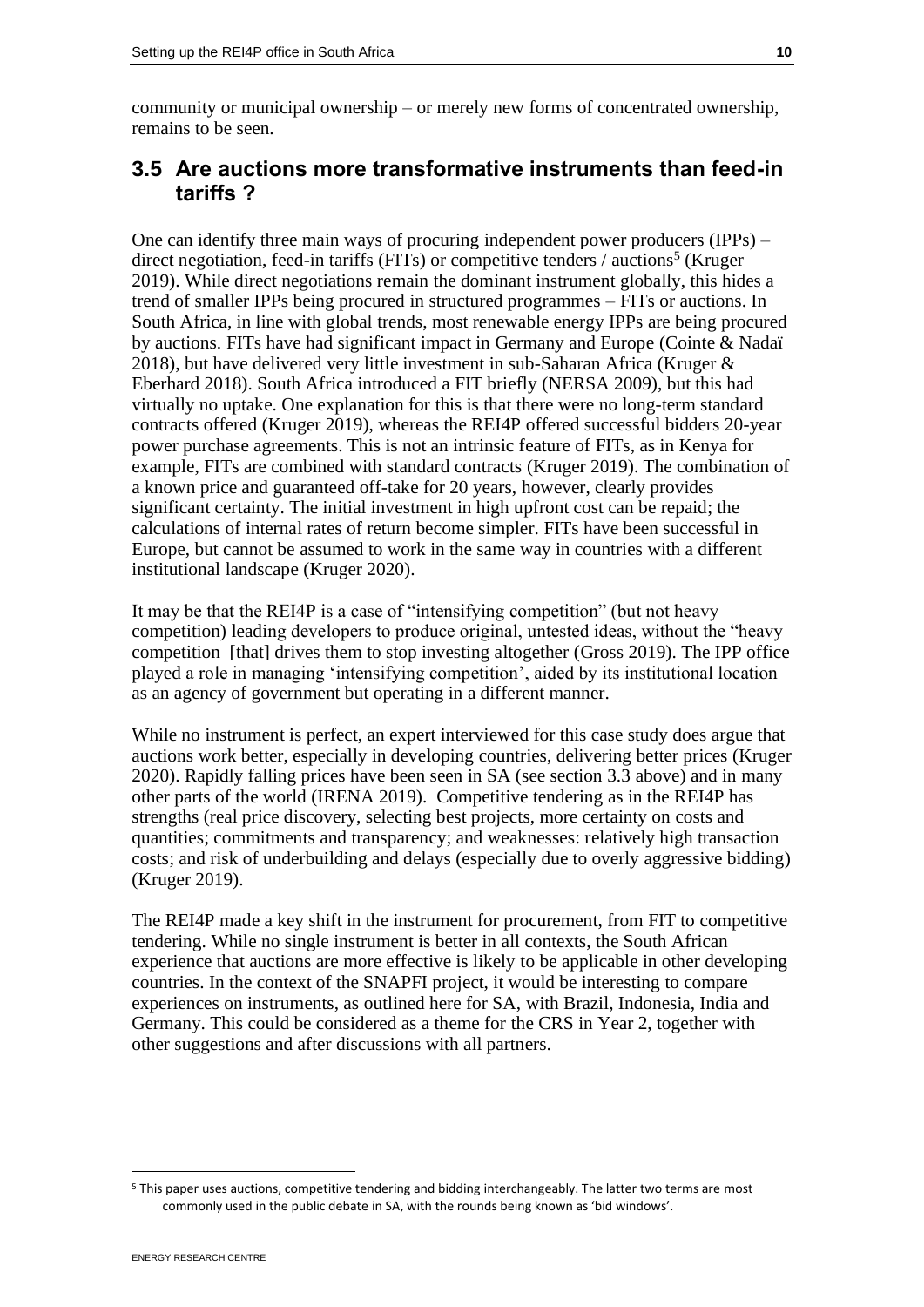#### <span id="page-13-0"></span>**3.6 Potential lessons for other countries**

It has been noted that SA's REI4P achieved more investment via IPPs in 4 years than in the rest of Sub-Saharan Africa over a quarter century (Eberhard & Naude 2016). How applicable is the SA experience in other countries?

The institutional design of the REI4P may be of interest to other countries, particular African and other developing countries (Eberhard & Naude 2016). Kruger and Eberhard (2018) drew detailed lessons relating to three broad areas: programme management, programme design; and markets. Most of the lessons were not related to finance as such. For example, on programme management, key factors identified were political support, institutional setting, the management team and its style, and quality of transaction advice –; only programme resources referred directly to finance (Kruger & Eberhard 2018).

Ndlovu and Lotz (2019) note that the share of fossil fuels as a percentage of total primary energy supply (TPES) has declined in SA between 1990 and 2015, while it has remained approximately constant in OECD countries, and increased in BRICS countries collectively. However, SA comes from a particularly high base of coal use, which dominates its TPES. They argue that, while SA "is currently on the correct trajectory in terms of its renewable energy policy implementation and increasing renewable projects growth", the country should prioritise the industrial development of the renewable energy sector (Ndlovu & Inglesi-Lotz 2019).

#### <span id="page-13-1"></span>**3.7 Transformation in socio-economic terms**

#### <span id="page-13-2"></span>**3.7.1 Pro-poor distributional effects** *are* **transformational**

We argue that 'transformational effects' being considered as distinct from 'distributional effects', as in the guidance (DIW 2019) separates climate and development. Distributional equity is the transformation desired in South Africa. The 'triple challenge' is unemployment, poverty and inequality, and its implications for the political economy have been elaborated above . Climate policy needs to locate itself in this context, to be transformational in South Africa.

In the example of the REI4P, this means that the socio-economic benefits were not mere 'co-benefits', if that implies secondary benefits. The REI4P has been found to be "unique in that it in order for projects to qualify, developers must commit to undertake requirements for community ownership and economic development benefits in a country with gross socio-economic inequality" (Baker & Wlokas 2015). Wlokas (2017) has examined the institutional work undertaken by state, business and communities in shaping socio-economic development. The IPP office thus had to innovation, implementing a 70:30 weighting of price to socio-economic factors, not the usual 90:10 price: other. The specifications for SED criteria has evolved significantly over the bid windows (Wlokas 2017).

#### <span id="page-13-3"></span>**3.7.2 Transformation: more weighting of economic development criteria**

The criteria applied to evaluate bids went well beyond financial considerations. To qualify for comparative evaluation, projects had to meet criteria including legal, land acquisition and land us, environmental consent, financial, technical and economic development criteria (Eberhard & Naude 2016). Once they had qualified, eligible bids were scored on price but also overall on economic development (ED). ED criteria counted for a maximum of 30 points out of 100, and the 70:30 split represented a significant change from the 90:10 split under Preferential Procurement Policy Framework Act (Eberhard et al. 2014). Particularly relevant are tensions between hard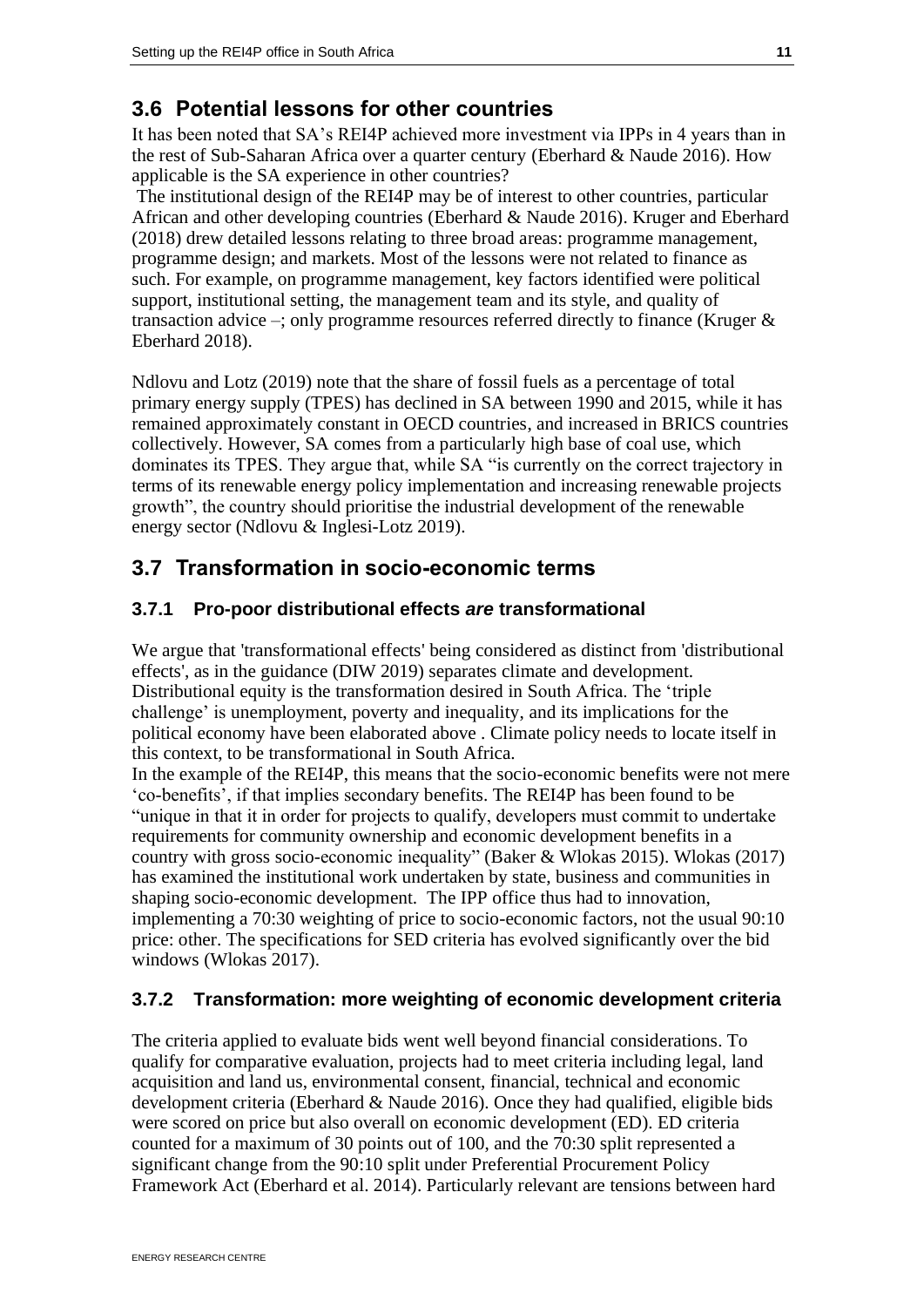financial requirements, notably 'bankability' required by banks and investors, and the economic benefits and community ownership criteria (Baker & Wlokas 2015).

#### <span id="page-14-0"></span>**3.7.3 Co-benefits of energy programme - reduced GHG emissions and water savings**

The RE4P was initially conceived as a response to the country's climate change mitigation commitments, as well as a means to achieve other economic development goals (e.g. job creation, local economic development etc.) (Eberhard et al. 2014). The pledges made in Copenhagen informed the adoption of national climate policy (RSA 2011), adopted shortly before SA hosted COP17 in Durban. The REI4P is explicitly mentioned as a mitigation measures in the country's first NDC under the Paris Agreement (RSA 2016). Yet the REI4P has been an energy programme, changing SA's energy development pathway, and delivering socio-economic development benefits. Whether climate is considered a co-benefit of energy development, or development a co-benefit of climate policy is arguably a futile debate in directionality or what is 'primary': What matters is that multiple benefits need to be pursued (Khosla, Dukkipati, Dubash, Sreenivas & Cohen 2015).

The reporting by the IPP office includes reporting on socio-economic development (IPP office 2019), as well as energy metrics, and mitigation as a co-benefit. The mitigation effects of the REI4P were reported as  $36.2$  Mt  $CO<sub>2</sub>$  reduced since inception, of which 2.91 Mt in the first quarter of 2019; and water savings of 42.8 million kilolitres – which are relevant to adaptation (IPP office 2019). The REI4P has "potentially transformative social, economic and technological impacts" (Baker 2015).

Government and business dominate, whereas communities have to live with the results, and the co-benefits for communities are variable across projects. "Community renewables, in the form they are implemented in South Africa, provide rich learning material for policy makers, industry and civil society as the specific set of community benefit obligations provides opportunity for all actors involved to build relationships that positively impact inequality and poverty related challenges in the country" (Wlokas 2017). Researchers argue for building capacity and framework for increased participatory governance in future (ibid.) (Nkoana 2018).

#### <span id="page-14-1"></span>**3.7.4 Limited localisation and therefore socio-economic transformation**

While the REI4P has seen very significant private sector investment in RETs, there has been relatively little local localisation. A recent study suggests the programme did not sufficiently incorporate "many of the practical lessons learned from countries that have successfully used localisation in the past" (Leigland & Eberhard 2018). There has been analysis of localisation strategies for the wind industry specifically (Szewczuk 2012) and REI4P more broadly (Walwyn & Brent 2015). The experience of limited localisation suggests more careful re-design may be needed, revisiting lessons on manner and timing of import substitution, REIPPPP-driven job growth and industrialisation (Leigland & Eberhard 2018) and tighter local content provisions would lead to higher levels of local manufacturing (Walwyn & Brent 2015), The REI4P has created 40 134 job years - the equivalent of a full-time job for one person for a year - for SA citizens (IPP office 2018, 2019).

While the first bid window saw a larger share of locally-owned companies, the later rounds have seen international firms take larger shares of a rapidly growing market. There has been a requirement for RE project developers to invest in socio-economic benefits, with bids being assessed for 30% on a list of criteria and only 70% (rather than the usual 90%) on cost, yet the reality of community benefits requires further investigation, beyond a single PhD thesis (Wlokas 2017). There has been critical analysis of the extent to which non-price factors "such as local jobs, local black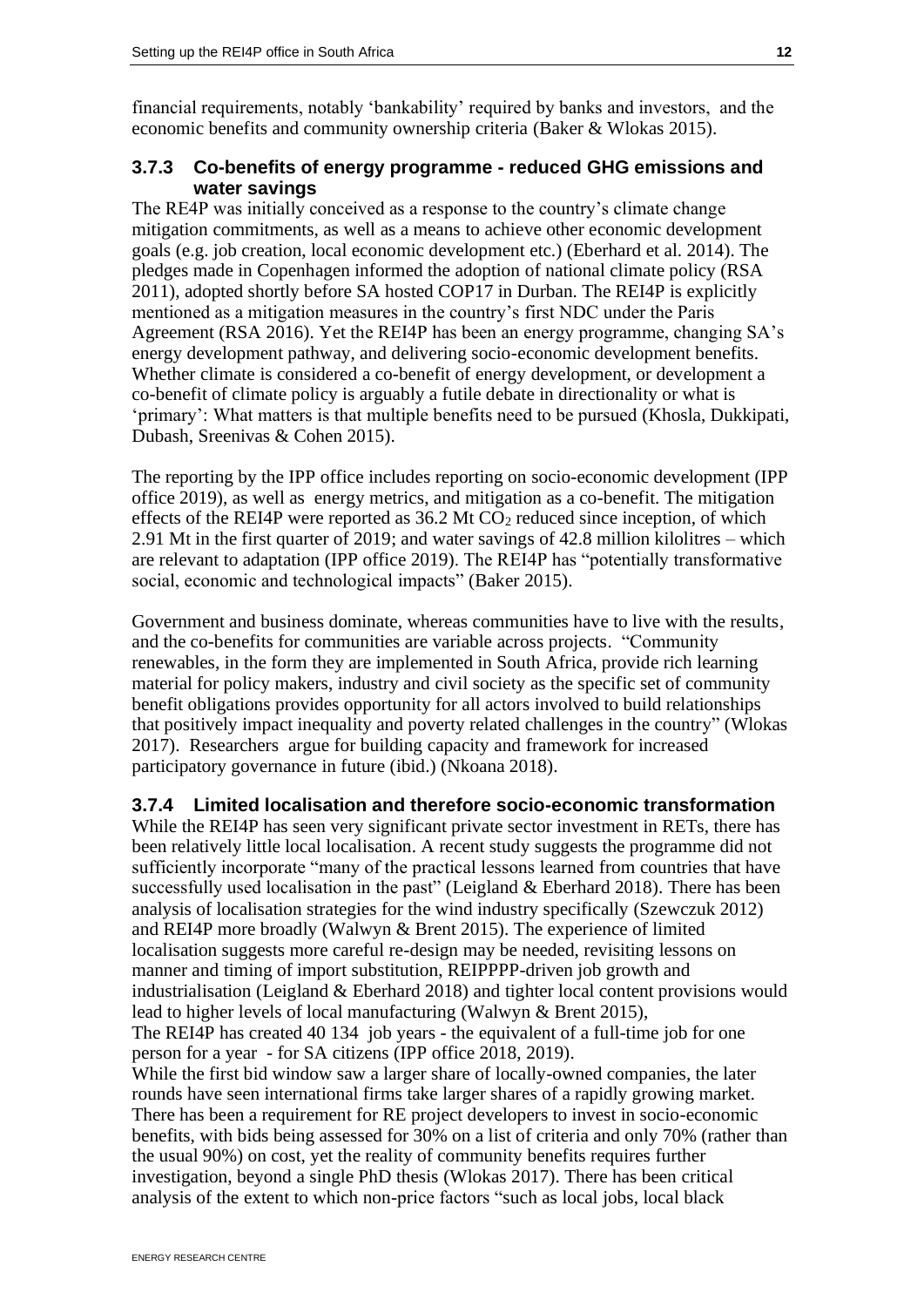ownership, local content, and local community ownership" determine the final bid evaluation (Leigland & Eberhard 2018).

Nevertheless, socio-economic development contributions total R860 million up to 2019, with additional contributions to enterprise development (IPP office 2018, 2019). The issue of community-owned renewables has been raised as part of a debate around a just transition to a low carbon economy (Overy 2018), and the broader question of transitions and their political economy (Baker & Phillips 2018; Burton , Caetano & McCall 2018; IRENA et al. 2018; Overy 2018). Localisation requirements are advanced to provide a tangible economic justification for a programme (Leigland & Eberhard 2018). The practical experience is that project developers struggle with the requirements and the job creation promised by local industrialisation does not materialise to the extent expected.

#### <span id="page-15-0"></span>**3.7.5 Local ownership**

*Findings on local ownership may be added, once SA country study is more fully developed* 

## <span id="page-15-1"></span>**4. Conclusion: Implications for transformational change**

This report has examined the REI4P as an example of transformational change, including the role of climate finance for institutional innovation.

The REI4P can be considered an example of transformational change. Major challenges in the political economy of SA meant that progress was far from linear, with the programme halting for several years. Despite these challenges, the REI4P transformed the scale of RE for electricity in SA, thereby starting a transition away from the coalbased energy economy. Prices of RE technologies dropped dramatically through several bid windows (in a 'reverse auction' process), and thus transforming the market.

Institutional innovation was a key enabling condition for the REI4P, supported by relatively modest funding to set up the IPP office. Throughout this report, we have shown the role that catalytic role that the IPP office played. Grant funding at a relatively modest scale enabled institutional innovation. These included its institutional and physical location, mode of work as an agency establishing innovative relationships between government and private sector firms, utilisation of technical advice, etc. The IPP office oversaw several bid windows, transforming the instrument from FIT to auctions. Addressing the socio-economic triple challenge of unemployment, poverty and inequality is central to any claim to be transformational in SA. The REI4P redefined the approach, reporting on multiple development benefits, weighting socio-economic development more strongly, though achieving limited localisation and ownership.

Was the REI4P a programme that supported "deep, systemic, and sustainable change with the potential for large-scale impact in an area of a major development challenge" (World Bank 2016) ? Section 3 has outlined several dimensions of change that can be considered transformational for the energy development path of SA. The internal briefing document on transformational change suggests that in achieving depth of change, "international climate finance is only transformational where it results in systemic change within the area of intervention and beyond" (Vivid Economics 2020). The REI4P was also a programme that demonstrates that structural change that " alters the interplay of institutional, cultural, technological, economic and ecological dimensions" (Mersmann & Wehnert 2015) of the power system.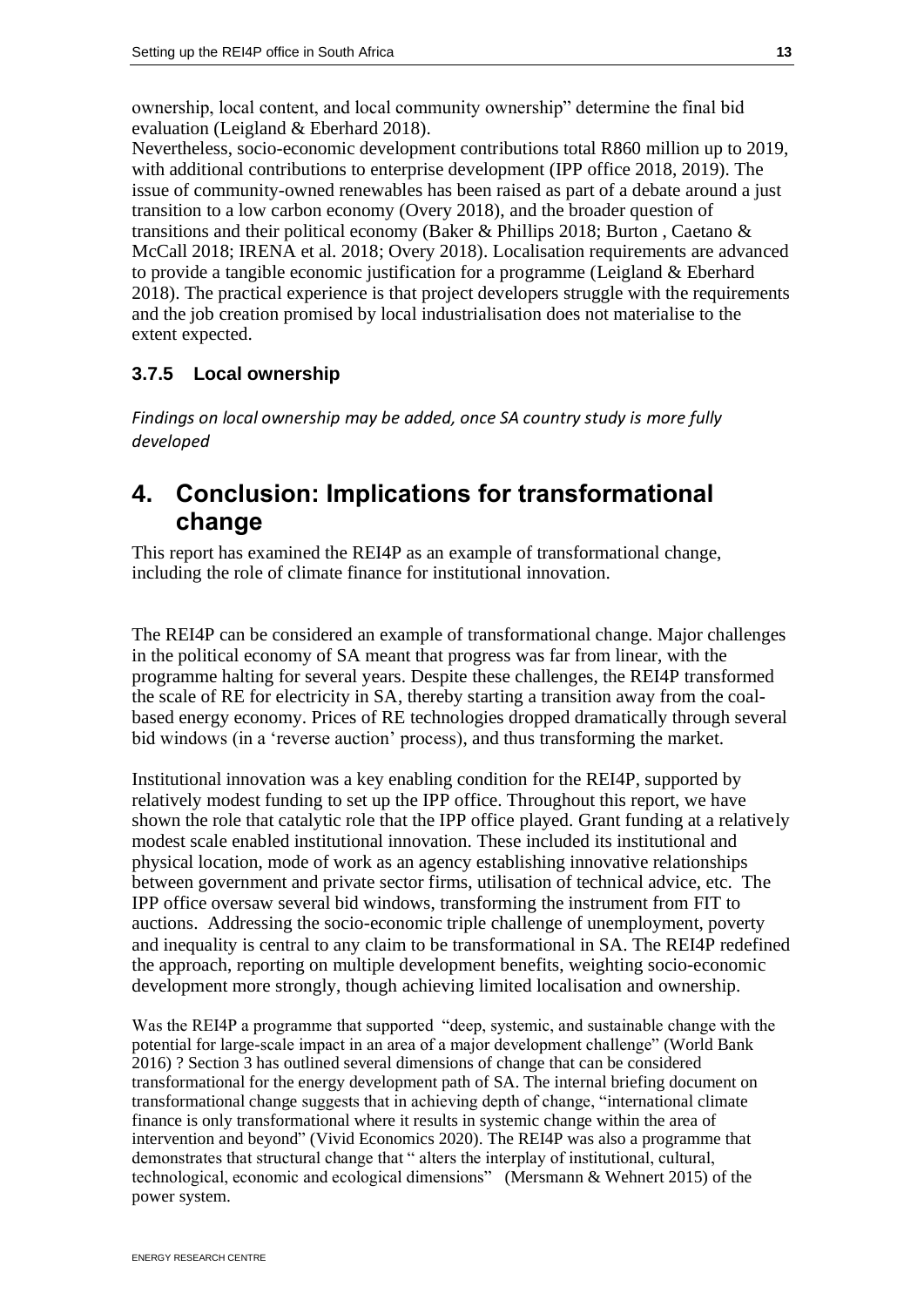## <span id="page-16-0"></span>**References**

- Ashman, S & Fine, B *Transformation: Critical Perspectives on Southern Africa* 81 (1): 144- 178. DOI: 10.1353/trn.2013.0013
- ASSAf (Academy of Science of South Africa) 2019. The state of climate change science and technology in South Africa: Second biennial report to Cabinet. Pretoria.
- Baker, L 2015. The evolving role of finance in South Africa's renewable energy sector. *Geoforum* 64: 146–156.<http://dx.doi.org/10.1016/j.geoforum.2015.06.017>
- Baker, L, Burton, J, Godinho, C & Trollip, H 2015. The political economy of decarbonisation: Exploring the dynamics of South Africa's electricity sector. Energy Research Centre, University of Cape Town. [http://www.erc.uct.ac.za/sites/default/files/image\\_tool/images/119/Papers-2015/15-](http://www.erc.uct.ac.za/sites/default/files/image_tool/images/119/Papers-2015/15-Baker-etal-Political_economy_decarbonisation.pdf) [Baker-etal-Political\\_economy\\_decarbonisation.pdf](http://www.erc.uct.ac.za/sites/default/files/image_tool/images/119/Papers-2015/15-Baker-etal-Political_economy_decarbonisation.pdf)
- Baker,  $\overline{L} \&$  Phillips, J 2018. Tensions in the transition: the politics of electricity distribution in South Africa. *Environment and Planning C: Politics and Space*. DOI: 10.1177/2399654418778590
- Baker, L & Wlokas, H L 2015. South Africa's renewable energy procurement: A new frontier?. Energy Research Centre, University of Cape Town. <https://open.uct.ac.za/handle/11427/13566>
- Burton, J, Caetano, T & McCall, B 2018. Coal transitions in South Africa: understanding the implications of a 2°C-compatible coal phase out plan for South Africa. [https://coaltransitions.files.wordpress.com/2018/09/coal\\_south-africa\\_final.pdf](https://coaltransitions.files.wordpress.com/2018/09/coal_south-africa_final.pdf)
- Burton,  $J \wedge S$  2011. The role of industrial policy in pursuing climate change mitigation objectives in South Africa. MSc Thesis. Energy Research Centre, University of Cape Town.
- Cointe, B & Nadaï, A 2018. *Feed-in tariffs in the European Union: Renewable energy policy, the internal electricity market and economic expertise*. London, Palgrave Macmillan.
- COSATU (Congress of South African Trade Unions) 2016. A just transition to a low-carbon and climate resilient economy: COSATU policy on climate change - a call to action. Johannesburg, COSATU. [http://www.cosatu.org.za/docs/policy/2016/COSATU%20CLIMATE%20CHANGE%2](http://www.cosatu.org.za/docs/policy/2016/COSATU%20CLIMATE%20CHANGE%20POLICY.pdf)

[0POLICY.pdf](http://www.cosatu.org.za/docs/policy/2016/COSATU%20CLIMATE%20CHANGE%20POLICY.pdf)

- Creamer, T 2016. Eskom letter sends shock waves through private power sector *Mining Weekly*. [http://www.miningweekly.com/article/eskom-letter-sends-shock-waves-through](http://www.miningweekly.com/article/eskom-letter-sends-shock-waves-through-private-power-sector-2016-07-21/rep_id:3650)[private-power-sector-2016-07-21/rep\\_id:3650](http://www.miningweekly.com/article/eskom-letter-sends-shock-waves-through-private-power-sector-2016-07-21/rep_id:3650)
- DEA (Department of Environmental Affairs) 2014. South Africa's 1st biennial update report Pretoria, DEA.<https://www.environment.gov.za/otherdocuments/reports#bur-1>
- DEA (Department of Environmental Affairs) 2017. South Africa's 2nd biennial update report Pretoria, DEA. [https://www.unfccc.int/files/national\\_reports/non](https://www.unfccc.int/files/national_reports/non-annex_i_parties/biennial_update_reports/application/pdf/south_africa_2nd_bur.pdf)annex i\_parties/biennial\_update\_reports/application/pdf/south\_africa\_2nd\_bur.pdf
- DEA (Department of Environmental Affairs) 2019. South Africa's 3rd biennial update report. Pretoria, DEA.

[https://unfccc.int/sites/default/files/resource/Final%203rd%20BUR%20of%20South%2](https://unfccc.int/sites/default/files/resource/Final%203rd%20BUR%20of%20South%20Africa%20100.pdf) [0Africa%20100.pdf](https://unfccc.int/sites/default/files/resource/Final%203rd%20BUR%20of%20South%20Africa%20100.pdf)

- DIW (German Institute for Economic Research) 2019. Elements of the country cases for the cross-country study. November 15th 2019. Internal project guidance note. Berlin.
- DOE, NT & DBSA (Department of Energy, National Treasury and Development Bank of Southern Africa) 2015. Indepdendent Power Producer Procurement Programme (IPPPP): An overview, as at 30 June 2015. Pretoria.
- Eberhard, A & Godinho, C 2017. Eskom inquiry reference book: A resource for parliament's public enterprises inquiry, civil society, journalists & engaged citizens. <http://www.gsb.uct.ac.za/files/Eskom%20Enquiry%20booklet%2017Aug.pdf>
- Eberhard, A, Kolker, J & Leigland, J 2014. South Africa's renewable energy IPP procurement programme: Success factors and lessons. Washington, Public Private Infrastructure Advisory Facility, World Bank.<http://www.gsb.uct.ac.za/files/ppiafreport.pdf>
- Eberhard, A & Naude, R 2016. The South African Renewable Energy Independent Power Producer Procurement Programme: A review and lessons learned. *Journal of Energy In*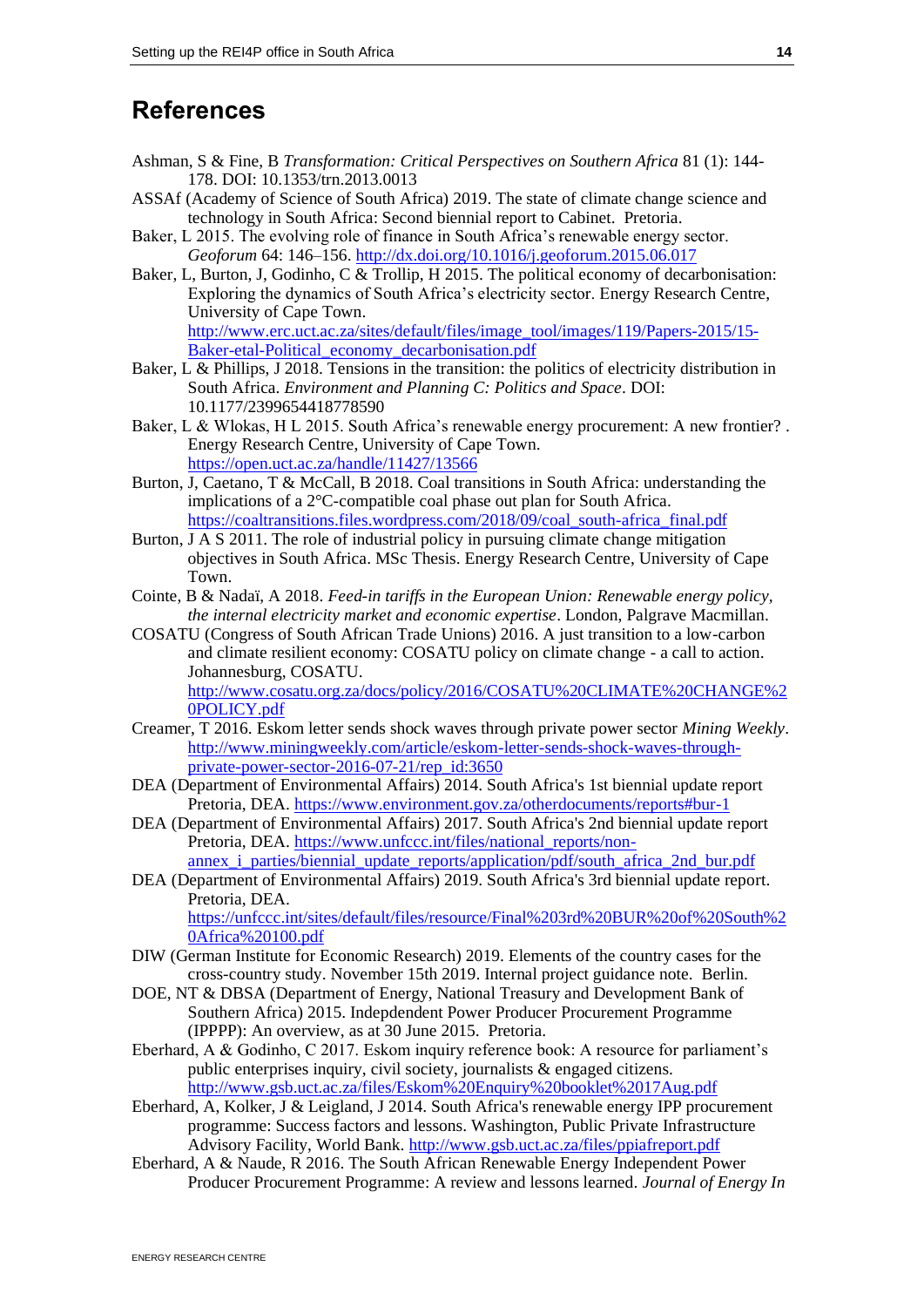*Southern Africa* 27 (4): 1–14. DOI: [http://dx.doi.org/10.17159/2413-](http://dx.doi.org/10.17159/2413-3051/2016/v27i4a1483) [3051/2016/v27i4a1483](http://dx.doi.org/10.17159/2413-3051/2016/v27i4a1483)

- Eskom 2019. Integrated report. Sandton, Eskom Holdings. http://www.eskom.co.za/IR2019/Documents/Eskom 2019 integrated report.pdf
- Ferioli, F, Schoots, K & Van der Zwaan, B 2009. Use and limitations of learning curves for energy technology policy: A component-learning hypothesis. *Energy Policy* 37 (7): 2525–2535.
- Fine, B & Rustomjee, Z 1996. *The political economy of South Africa : from minerals-energy complex to industrialization*. London, C. Hurst.
- Gross, D P 2019. Creativity under fire: The effects of competition on creative production. *Review of Economics and Statistics* 'Just accepted MS'.
- Ibenholt, K 2002. Explaining learning curves for wind power. *Energy Policy* 30: 1181–1189.
- IEA & OECD (International Energy Agency, Organisation for Economic Cooperation and Development) 2000. Experience curves for energy technology policy. Paris.
- IPP office (Independent Power Producers office) 2018. Independent Power Producers Procurement Programme (IPPPP): An overview, as at 31 March 2018. Centurion. <https://www.ipp-projects.co.za/Publications>
- IPP office (Independent Power Producers office) 2019. Independent Power Producers Procurement Programme (IPPPP): An overview, as at 31 March 2019. Centurion. <https://www.ipp-projects.co.za/Publications>
- IRENA (International Renewable Energy Agency) 2019. Renewable energy auctions: Status and trends beyond price. Preliminary findings. Abu Dhabi, IRENA. [https://www.irena.org/-](https://www.irena.org/-/media/Files/IRENA/Agency/Publication/2019/Jun/IRENA_Auctions_beyond_price_2019_findings.pdf) [/media/Files/IRENA/Agency/Publication/2019/Jun/IRENA\\_Auctions\\_beyond\\_price\\_20](https://www.irena.org/-/media/Files/IRENA/Agency/Publication/2019/Jun/IRENA_Auctions_beyond_price_2019_findings.pdf) [19\\_findings.pdf](https://www.irena.org/-/media/Files/IRENA/Agency/Publication/2019/Jun/IRENA_Auctions_beyond_price_2019_findings.pdf)
- IRENA, IEA & REN 21 (International Renewable Energy Agency; International Energy Agency; and Renewable Energy Policy Network for the 21st Century) 2018. Renewable energy policies in a time of transition. Paris. [http://www.irena.org/-](http://www.irena.org/-/media/Files/IRENA/Agency/Publication/2018/Apr/IRENA_IEA_REN21_Policies_2018.pdf) [/media/Files/IRENA/Agency/Publication/2018/Apr/IRENA\\_IEA\\_REN21\\_Policies\\_201](http://www.irena.org/-/media/Files/IRENA/Agency/Publication/2018/Apr/IRENA_IEA_REN21_Policies_2018.pdf) [8.pdf](http://www.irena.org/-/media/Files/IRENA/Agency/Publication/2018/Apr/IRENA_IEA_REN21_Policies_2018.pdf)
- Khosla, R, Dukkipati, S, Dubash, N K, Sreenivas, A & Cohen, B 2015. Towards methodologies for multiple objective-based energy and climate policy. *Economic & Political Weekly* l (49).
- Kruger, W 2019. Renewable energy auctions. Presentation to 'Finance, Contract and Risk Mitigation for Private Power Investment in Africa Programme' 14 March. Graduate School of Business, University of Cape Town.
- Author 2020. pers. comm.H Winkler 31 January
- Kruger, W & Eberhard, A 2018. Renewable energy auctions in Sub-Saharan Africa: Review, lessons learned and recommendations. Cape Town, Graduate School of Business, University of Cape Town.

<http://www.gsb.uct.ac.za/files/RenewableEnergyAuctionsSSA.pdf>

- Lawrence, A 2020. Energy decentralization in South Africa: Why past failure points to future success. *Renewable and Sustainable Energy Reviews* 120: 109659.
- Leigland, J & Eberhard, A 2018. Localisation barriers to trade: The case of South Africa's renewable energy independent power program. *Development Southern Africa* 35 (4): 569-588. 2018/07/04. 10.1080/0376835X.2018.1487829 <https://doi.org/10.1080/0376835X.2018.1487829>
- Martin, B & Winkler, H 2014. Procurement models applied to independent power producer programmes in South Africa. Energy Research Centre, University of Cape Town. 10.13140/2.1.1633.4721, [http://www.erc.uct.ac.za/Research/publications/14-Martin-](http://www.erc.uct.ac.za/Research/publications/14-Martin-WInkler-Procument_models_for_IPPs.pdf)[WInkler-Procument\\_models\\_for\\_IPPs.pdf](http://www.erc.uct.ac.za/Research/publications/14-Martin-WInkler-Procument_models_for_IPPs.pdf)
- Mboweni, T 2019. Budget Speech by the Minister of Finance. 20 February. Cape Town, National Treasury.

<http://www.treasury.gov.za/documents/national%20budget/2019/speech/speech.pdf>

Mersmann, F & Wehnert, T 2015. Shifting paradigms: Unpacking transformation for climate action. Wuppertal Institute for Climate, Environment and Energy. [https://epub.wupperinst.org/frontdoor/deliver/index/docId/5518/file/5518\\_Shifting\\_Para](https://epub.wupperinst.org/frontdoor/deliver/index/docId/5518/file/5518_Shifting_Paradigms.pdf) [digms.pdf](https://epub.wupperinst.org/frontdoor/deliver/index/docId/5518/file/5518_Shifting_Paradigms.pdf)